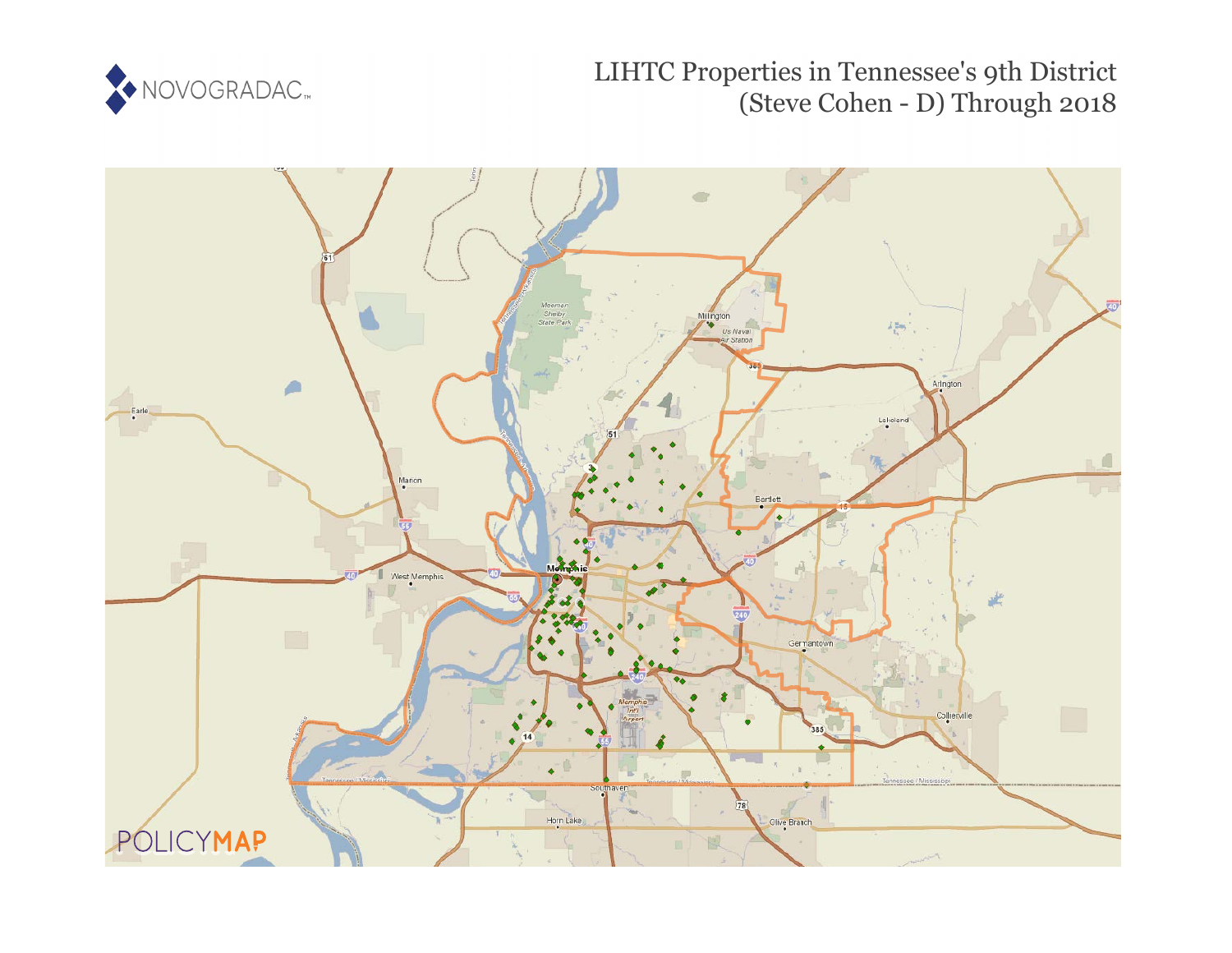| <b>Project Name</b>                                               | <b>Address</b>                                             | City           | <b>State</b> | <b>Zip Code</b> | <b>Nonprofit</b><br><b>Sponsor</b> | <b>Allocation</b><br>Year | <b>Annual</b><br><b>Allocated</b><br><b>Amount</b> | <b>Year Placed</b><br>in Service | <b>Construction Type</b> | <b>Total</b><br><b>Units</b> | Low<br><b>Income</b><br><b>Units</b> | <b>Rent or</b><br><b>Income</b><br><b>Ceiling</b> | <b>Credit</b><br><b>Percentage</b>      | Tax-<br><b>Exempt</b><br><b>Bond</b> | <b>HUD Multi-</b><br><b>Family</b><br><b>Financing/Rental</b><br><b>Assistance</b> |
|-------------------------------------------------------------------|------------------------------------------------------------|----------------|--------------|-----------------|------------------------------------|---------------------------|----------------------------------------------------|----------------------------------|--------------------------|------------------------------|--------------------------------------|---------------------------------------------------|-----------------------------------------|--------------------------------------|------------------------------------------------------------------------------------|
| CHICAGO PARK PLACE 1415 BREEDLOVE MEMPHIS<br><b>APTS</b>          | ${\rm ST}$                                                 |                | TN           | 38107           | No                                 | 1998                      | \$277,928                                          | 1999                             | Acquisition and Rehab 39 |                              | 39                                   | 60% AMGI                                          | Both 30% and<br>70% present No<br>value |                                      | No                                                                                 |
| <b>FORTY HOMES FOR</b><br><b>LEMOYNE GARDENS</b>                  | 1081 S<br><b>SOMERVILLE ST</b>                             | <b>MEMPHIS</b> | TN           | 38106           | Yes                                | 1997                      | \$278,577                                          | 1999                             | <b>New Construction</b>  | 40                           | 40                                   | 60% AMGI                                          | Both 30% and<br>70% present No<br>value |                                      | No                                                                                 |
| <b>LAPALOMA APTS</b>                                              | 1394 LAPALOMA<br><b>CIR</b>                                | <b>MEMPHIS</b> | TN           | 38114           | No                                 | 1998                      | \$102,347                                          | 1999                             | Acquisition and Rehab 80 |                              | 80                                   | 60% AMGI                                          | Both 30% and<br>70% present No<br>value |                                      | No                                                                                 |
| <b>SIXTY HOMES FOR</b><br><b>MEMPHIS</b>                          | 1329 BARBOUR ST MEMPHIS                                    |                | TN           | 38106           | Yes                                | 1997                      | \$410,684                                          | 1999                             | <b>New Construction</b>  | 60                           | 60                                   | 60% AMGI                                          | Both 30% and<br>70% present No<br>value |                                      | No                                                                                 |
| FRISCO COURTS                                                     | 1875 KELTNER<br><b>CIR</b>                                 | <b>MEMPHIS</b> | TN           | 38114           | No                                 | 1998                      | \$337,349                                          | 2000                             | New Construction         | 104                          | 104                                  | 60% AMGI                                          | Both 30% and<br>70% present No<br>value |                                      | No                                                                                 |
| <b>HICKORY HOLLOW</b><br><b>SENIOR APTS</b>                       | 3930<br>ALLENBROOKE<br>CV                                  | <b>MEMPHIS</b> | TN           | 38118           | No                                 | 1998                      | \$379,415                                          | 2000                             | <b>New Construction</b>  | 55                           | 55                                   | 60% AMGI                                          | Both 30% and<br>70% present No<br>value |                                      | No                                                                                 |
| WESLEY FOREST APTS 250 WESLEY<br><b>PHASE I</b>                   | <b>OAKS DR</b>                                             | <b>MEMPHIS</b> | $\rm TN$     | 38109           | No                                 | 1998                      | \$415,313                                          | 2000                             | <b>New Construction</b>  | 100                          | 100                                  | 60% AMGI                                          | Both 30% and<br>70% present No<br>value |                                      | No                                                                                 |
| <b>ALEXMIRE APTS</b>                                              | $351\,\mathrm{E}\,\mathrm{MCLEMORE}$ MEMPHIS<br><b>AVE</b> |                | TN           | 38106           | No                                 | 1998                      | \$179,692                                          | 2000                             | New Construction         | 32                           | $32\,$                               | 60% AMGI                                          | Both 30% and<br>70% present No<br>value |                                      | No                                                                                 |
| <b>COLLEGE PARK</b><br><b>SENIOR (LEMOYNE</b><br><b>GARDENS</b> ) | 975 COLLEGE<br>PARK DR                                     | <b>MEMPHIS</b> | TN           | 38126           | $\mathbf{No}$                      | 1999                      | \$248,027                                          | 2001                             | New Construction         | 80                           | 80                                   | 60% AMGI                                          | Both 30% and<br>70% present No<br>value |                                      | No                                                                                 |
| PARKWAY COMMONS                                                   | 1532 PKWY VIEW<br>CIR                                      | <b>MEMPHIS</b> | TN           | 38106           | No                                 | 1999                      | \$447,172                                          | 2001                             | <b>New Construction</b>  | 80                           | 80                                   | 60% AMGI                                          | Both 30% and<br>70% present No<br>value |                                      | No                                                                                 |
| <b>COLLEGE PARK</b><br><b>FAMILY I (LEMOYNE</b><br>GARDEN)        | 942 GARDEN<br><b>ROW DR</b>                                | <b>MEMPHIS</b> | TN           | 38126           | No                                 | 1999                      | \$248,027                                          | 2002                             | <b>New Construction</b>  | 107                          | 108                                  | 60% AMGI                                          | Both 30% and<br>70% present No<br>value |                                      | No                                                                                 |
| PECAN GROVE SENIOR 3361 SOBOTA CIR MEMPHIS                        |                                                            |                | TN           | 38109           | No                                 | 1999                      | \$470,000                                          | 2002                             | New Construction         | 100                          | 100                                  | 60% AMGI                                          | 70 % present<br>value                   | No                                   | No                                                                                 |
| <b>OWENS PLACE</b><br><b>TOWNHOMES</b>                            | 250 ELDERS ROW MEMPHIS<br><b>DR</b>                        |                | TN           | 38126           | No                                 | 1999                      | \$499,500                                          | 2002                             | <b>New Construction</b>  | 80                           | 80                                   | 60% AMGI                                          | Both 30% and<br>70% present No<br>value |                                      | No                                                                                 |
| <b>SENIORS FIRST</b>                                              | 693 KEEL AVE                                               | <b>MEMPHIS</b> | TN           | 38107           | Yes                                | 2000                      | \$500,000                                          | 2002                             | <b>New Construction</b>  | 101                          | 101                                  | 60% AMGI                                          | 70 % present<br>value                   | No                                   | No                                                                                 |
| <b>GREENVIEW</b><br><b>TOWNHOMES</b>                              | 3827 BRYSON<br>3829 BRYSON                                 | <b>MEMPHIS</b> | TN           |                 | No                                 | 2000                      | \$341,343                                          | 2002                             | <b>New Construction</b>  | 158                          | 158                                  | 60% AMGI                                          | Both 30% and<br>70% present No<br>value |                                      | No                                                                                 |

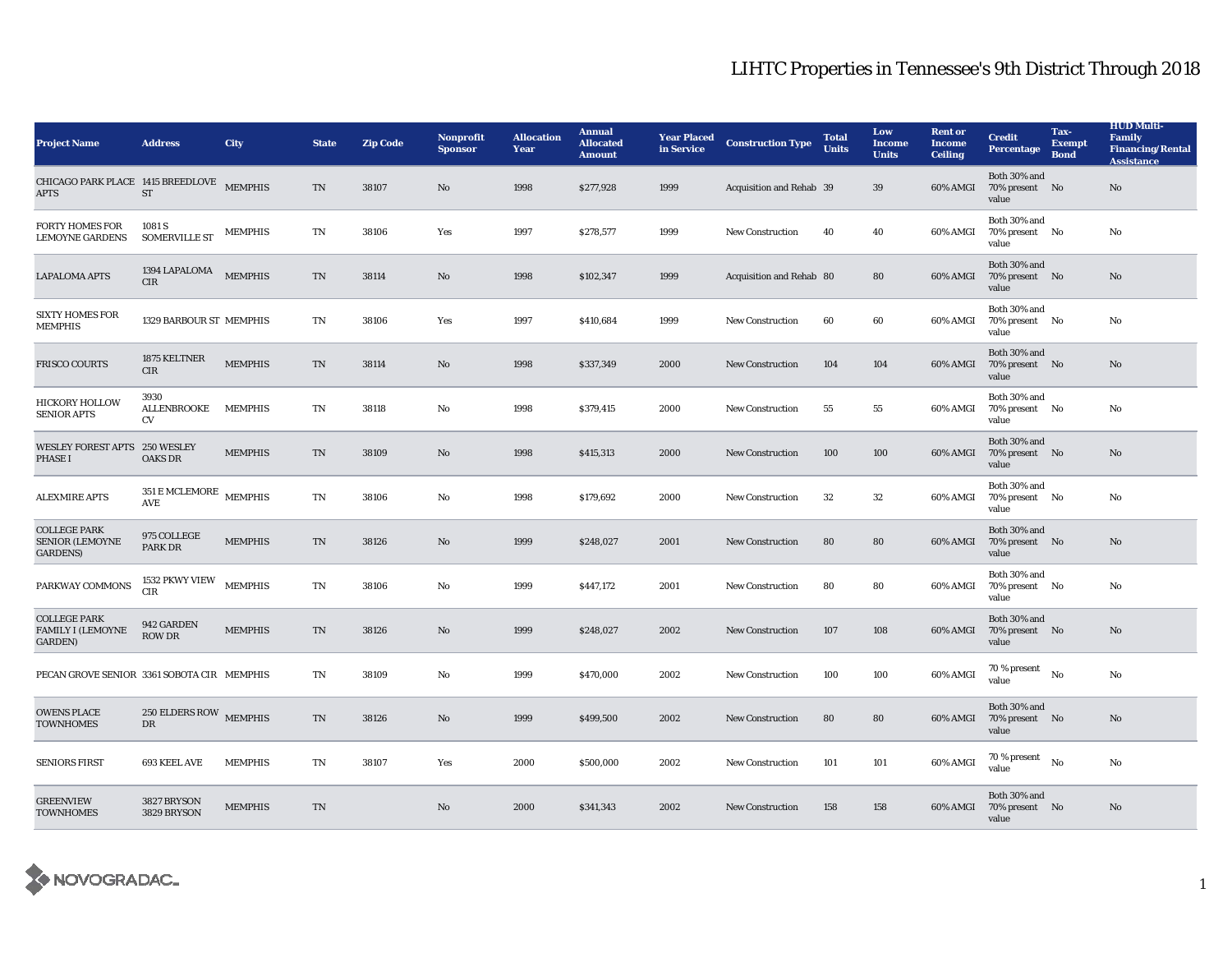| <b>Project Name</b>                                              | <b>Address</b>                              | <b>City</b>    | <b>State</b>               | <b>Zip Code</b> | Nonprofit<br><b>Sponsor</b> | <b>Allocation</b><br>Year | <b>Annual</b><br><b>Allocated</b><br><b>Amount</b> | <b>Year Placed</b><br>in Service | <b>Construction Type</b>  | <b>Total</b><br><b>Units</b> | Low<br><b>Income</b><br><b>Units</b> | <b>Rent or</b><br><b>Income</b><br><b>Ceiling</b> | <b>Credit</b><br><b>Percentage</b>         | Tax-<br><b>Exempt</b><br><b>Bond</b> | <b>HUD Multi-</b><br>Family<br><b>Financing/Rental</b><br><b>Assistance</b> |
|------------------------------------------------------------------|---------------------------------------------|----------------|----------------------------|-----------------|-----------------------------|---------------------------|----------------------------------------------------|----------------------------------|---------------------------|------------------------------|--------------------------------------|---------------------------------------------------|--------------------------------------------|--------------------------------------|-----------------------------------------------------------------------------|
| <b>COMMONS AT</b><br><b>BRENTWOOD</b>                            | $2814$ EDEN PARK<br>DR                      | <b>MEMPHIS</b> | $\rm TN$                   | 38111           | No                          | 2000                      | \$444,950                                          | 2003                             | <b>New Construction</b>   | 80                           | 80                                   | 60% AMGI                                          | Both 30% and<br>70% present No<br>value    |                                      | No                                                                          |
| PINEBROOK POINTE                                                 | 3541<br>MEDITERRANEA MEMPHIS<br>N DR        |                | TN                         | 38118           | Yes                         | 2002                      | \$275,363                                          | 2003                             | Acquisition and Rehab 248 |                              | 248                                  | 60% AMGI                                          | Both 30% and<br>70% present No<br>value    |                                      | No                                                                          |
| <b>MEMPHIS TOWERS II</b>                                         | 1081 CT AVE                                 | <b>MEMPHIS</b> | TN                         | 38104           | No                          | 2002                      | \$354,528                                          | 2003                             | Acquisition and Rehab 296 |                              | 296                                  | 60% AMGI                                          | Both 30% and<br>70% present No<br>value    |                                      | No                                                                          |
| <b>WEAVER FIELDS APTS</b>                                        | 3870 WEAVER<br>MEADOWS LN                   | <b>MEMPHIS</b> | TN                         | 38109           | No                          | 2001                      | \$7,563,880                                        | 2003                             | <b>New Construction</b>   | 108                          | 108                                  | 60% AMGI                                          | Both 30% and<br>70% present No<br>value    |                                      | No                                                                          |
| WESLEY FOREST TOWN <sup>205</sup> WESLEY                         |                                             | <b>MEMPHIS</b> | TN                         | 38109           | No                          | 2001                      | \$298,013                                          | 2003                             | <b>New Construction</b>   | 65                           | 65                                   | 60% AMGI                                          | Both 30% and<br>70% present No<br>value    |                                      | No                                                                          |
| <b>MEMPHIS 102</b>                                               | 417 EDITH AVE                               | <b>MEMPHIS</b> | TN                         | 38126           | Yes                         | 2001                      | \$500,000                                          | 2004                             | <b>New Construction</b>   | 102                          | 102                                  | 60% AMGI                                          | $70\,\%$ present $$$ No value              |                                      | No                                                                          |
| UPTOWN HOPE VI PROJ $^{145}_{\rm AVE}$ GREENLAW                  |                                             | <b>MEMPHIS</b> | $\mathbf{T}\mathbf{N}$     | 38105           | No                          | 2001                      | \$375,558                                          | 2004                             | <b>New Construction</b>   | 88                           | 88                                   | 60% AMGI                                          | 70 % present<br>value                      | No                                   | $\rm No$                                                                    |
| KNOB HILL APTS (MEMI $_{\rm CIR}^{31\rm\,FLORIDA\,PARK}$ MEMPHIS |                                             |                | $\mathop{\rm TN}\nolimits$ | 38106           | $\mathbf{No}$               | 2002                      | \$223,513                                          | 2005                             | New Construction          | $32\,$                       | $32\,$                               | 60% AMGI                                          | $70\%$ present No<br>value                 |                                      | $\rm No$                                                                    |
| <b>MEMPHIS 150</b>                                               | 23 E FRANK AVE MEMPHIS                      |                | TN                         | 38109           | $\rm No$                    | 2002                      | \$366,003                                          | 2005                             | New Construction          | 90                           | $90\,$                               | 60% AMGI                                          | $70$ % present $\quad$ No $\quad$<br>value |                                      | No                                                                          |
| <b>MEMPHIS 2003</b>                                              | <b>665 E ALSTON</b><br>$\operatorname{AVE}$ | <b>MEMPHIS</b> | TN                         | 38126           | $\rm No$                    | 2002                      | \$675,800                                          | 2005                             | <b>New Construction</b>   | $\overline{4}$               | $\overline{4}$                       | 60% AMGI                                          | $30\,\%$ present $$$ No $\,$<br>value      |                                      | No                                                                          |
| <b>ROBINHOOD PARK</b><br><b>APTS</b>                             | 3734 ROBIN PARK $$\sf MEMPHIS$$<br>CIR      |                | $\mathbf{T}\mathbf{N}$     | 38111           | No                          | 2003                      | \$143,735                                          | 2005                             | Acquisition and Rehab 104 |                              | 104                                  | 60% AMGI                                          | Both 30% and<br>70% present No<br>value    |                                      | No                                                                          |
| <b>UPTOWN HOPE VI</b><br>PROJECT:<br>METROPOLITAN APTS           | 374 MILL AVE                                | <b>MEMPHIS</b> | TN                         | 38107           | $\mathbf{No}$               | 2002                      | \$602,195                                          | 2005                             | <b>New Construction</b>   | 114                          | 114                                  | 60% AMGI                                          | $30\,\%$ present $$$ No $$$<br>value       |                                      | $\rm No$                                                                    |
| <b>CROCKETT PARK</b><br>PLACE APTS                               | 2645 DAVEY DR                               | <b>MEMPHIS</b> | TN                         | 38127           | No                          | 2003                      | \$417,648                                          | 2005                             | <b>New Construction</b>   | 84                           | 84                                   | 60% AMGI                                          | 70 % present $N_0$<br>value                |                                      | No                                                                          |
| LEXINGTON CHARTER 4123 AUX ARMS<br><b>OAKS APTS</b>              | DR                                          | <b>MEMPHIS</b> | TN                         | 38128           | Yes                         | 2007                      | \$92,159                                           | 2005                             | Acquisition and Rehab 163 |                              | 163                                  | 60% AMGI                                          | Both 30% and<br>70% present Yes<br>value   |                                      | No                                                                          |
| <b>SOUTHERN PINES</b><br><b>APTS</b>                             | 41 W BELZ BLVD MEMPHIS                      |                | TN                         | 38109           | No                          | 2002                      | \$698,770                                          | 2005                             | Acquisition and Rehab 314 |                              | 314                                  | 60% AMGI                                          | Both 30% and<br>70% present No<br>value    |                                      | No                                                                          |

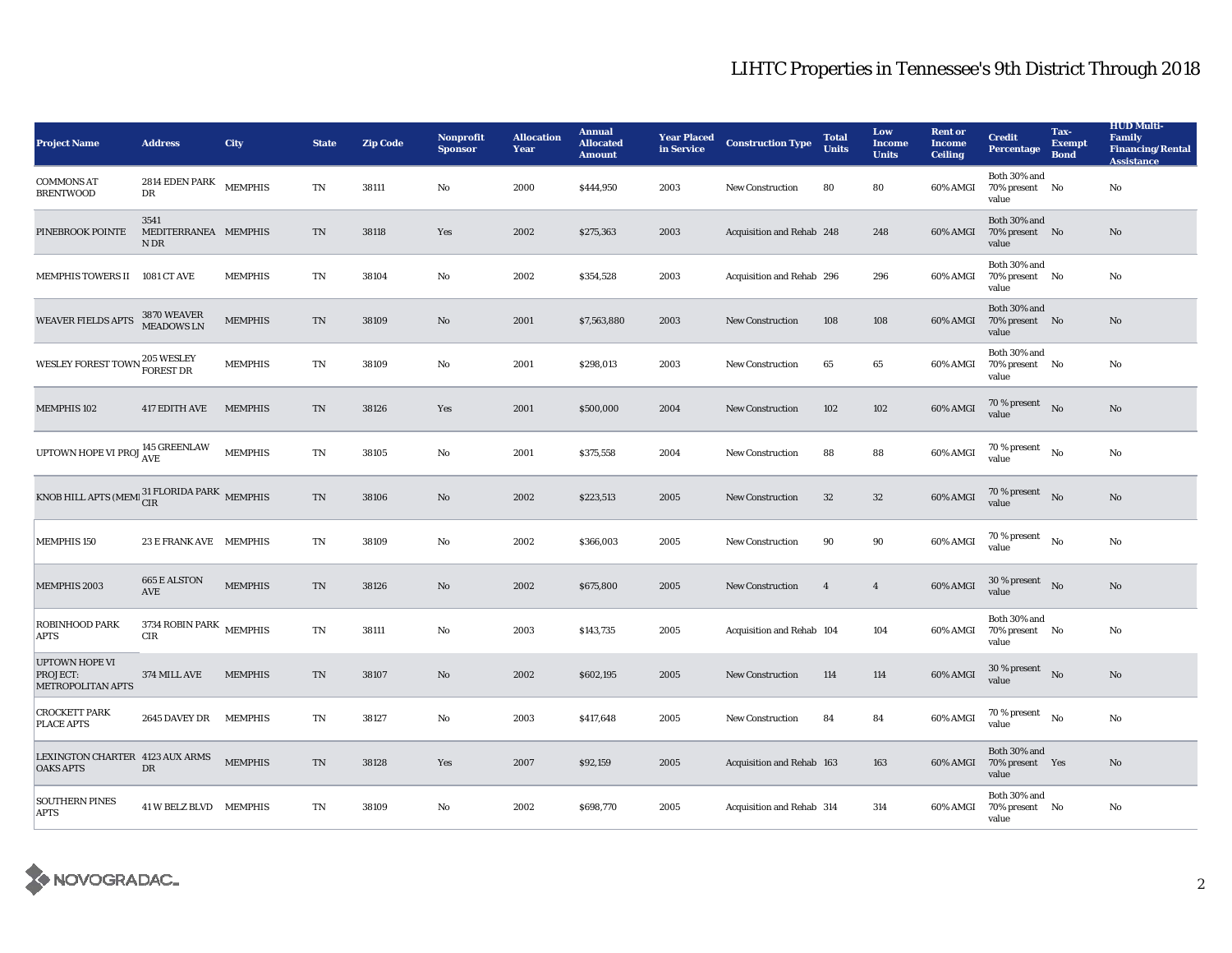| <b>Project Name</b>                          | <b>Address</b>                                           | City           | <b>State</b>               | <b>Zip Code</b> | <b>Nonprofit</b><br><b>Sponsor</b> | <b>Allocation</b><br>Year | <b>Annual</b><br><b>Allocated</b><br><b>Amount</b> | <b>Year Placed</b><br>in Service | <b>Construction Type</b> | <b>Total</b><br><b>Units</b> | Low<br><b>Income</b><br><b>Units</b> | <b>Rent or</b><br><b>Income</b><br><b>Ceiling</b> | <b>Credit</b><br><b>Percentage</b>         | Tax-<br><b>Exempt</b><br><b>Bond</b> | <b>HUD Multi-</b><br><b>Family</b><br><b>Financing/Rental</b><br><b>Assistance</b> |
|----------------------------------------------|----------------------------------------------------------|----------------|----------------------------|-----------------|------------------------------------|---------------------------|----------------------------------------------------|----------------------------------|--------------------------|------------------------------|--------------------------------------|---------------------------------------------------|--------------------------------------------|--------------------------------------|------------------------------------------------------------------------------------|
| <b>SPRINGDALE CREEK</b><br><b>APTS I</b>     | 831 SPRINGDALE MEMPHIS<br>$\mathop{\rm RUN}\nolimits$ DR |                | $\mathcal{T}\mathcal{N}$   | 38108           | No                                 | 2003                      | \$373,722                                          | 2005                             | New Construction         | 84                           | 84                                   | $60\%$ AMGI                                       | 30 % present<br>value                      | No                                   | No                                                                                 |
| WOODGLEN VILLAGE                             | 1011 WATER LILY MEMPHIS TRAIL                            |                | TN                         | 38127           | Yes                                | 2003                      | \$452,560                                          | 2005                             | <b>New Construction</b>  | 72                           | 72                                   | 60% AMGI                                          | 70 % present<br>value                      | No                                   | No                                                                                 |
| <b>CANE CREEK APTS</b><br>(MEMPHIS)          | 1528 RAGAN ST MEMPHIS                                    |                | $\mathcal{T}\mathcal{N}$   | 38106           | No                                 | 2003                      | \$491,538                                          | 2005                             | <b>New Construction</b>  | 125                          | 125                                  | 60% AMGI                                          | $70\,\%$ present $$\rm{No}$$ value         |                                      | No                                                                                 |
| <b>HARMONY WOODS</b><br>APT                  | $3350\,$ HARMONY<br>CT                                   | <b>MEMPHIS</b> | $\mathbf{T}\mathbf{N}$     | 38122           | No                                 | 2003                      | \$493,347                                          | 2006                             | New Construction         | 80                           | 80                                   | 60% AMGI                                          | $70$ % present $\quad$ No<br>value         |                                      | No                                                                                 |
| MEMPHIS 2004                                 | <b>683 ST PAUL AVE MEMPHIS</b>                           |                | $\mathcal{T}\mathcal{N}$   | 38126           | No                                 | 2004                      | \$700,000                                          | 2006                             | <b>New Construction</b>  | 144                          | 144                                  | 60% AMGI                                          | $70\,\%$ present $$$ No $\,$<br>value      |                                      | $\mathbf{No}$                                                                      |
| <b>MEMPHIS TRIANGLE</b><br><b>PHASE IV</b>   | 440 S<br>LAUDERDALE ST                                   | <b>MEMPHIS</b> | $\mathbf{T}\mathbf{N}$     | 38126           |                                    | 2013                      | \$0                                                | Insufficient<br>Data             | Not Indicated            | 67                           | $\bf{0}$                             |                                                   | Not Indicated                              |                                      |                                                                                    |
| 3437 DOBBIN FERRY<br><b>AVE</b>              | 3437 DOBBIN<br><b>FERRY AVE</b>                          | <b>MEMPHIS</b> | TN                         | 38118           | No                                 | 1987                      | \$0                                                | 1987                             | <b>Existing</b>          | $\mathbf{1}$                 | $\mathbf{1}$                         |                                                   | $30\,\%$ present $$$ No $\,$<br>value      |                                      |                                                                                    |
| 3470 POINT PLEASANT 3470 POINT<br><b>AVE</b> | PLEASANT AVE                                             | <b>MEMPHIS</b> | TN                         | 38118           | No                                 | 1987                      | \$0                                                | 1987                             | <b>Existing</b>          | $\mathbf{1}$                 | -1                                   |                                                   | 30 % present<br>value                      | No                                   |                                                                                    |
| 3502 PINE RIDGE LN                           | 3502 PINE RIDGE MEMPHIS<br>I.N                           |                | $\mathcal{T}\mathcal{N}$   | 38118           | No                                 | 1987                      | \$0                                                | 1987                             | <b>Existing</b>          | $\mathbf{1}$                 | $\mathbf{1}$                         |                                                   | $30\,\%$ present $$$ No $$$<br>value       |                                      |                                                                                    |
| 4295 ELMRIDGE ST                             | 4295 ELMRIDGE MEMPHIS<br>ST                              |                | TN                         | 38118           | No                                 | 1987                      | \$0                                                | 1987                             | Existing                 | $\mathbf{1}$                 | -1                                   |                                                   | $30\,\%$ present $$$ No $$$<br>value       |                                      |                                                                                    |
| 4461 PINE RIDGE CV                           | 4461 PINE RIDGE MEMPHIS<br>CV                            |                | $\mathop{\rm TN}\nolimits$ | 38118           | No                                 | 1987                      | \$0                                                | 1987                             | Existing                 | $\mathbf{1}$                 | $\mathbf{1}$                         |                                                   | $30\%$ present No<br>value                 |                                      |                                                                                    |
| <b>SAXON STREET</b><br><b>DEVELOPMENT</b>    | 801 SAXON AVE MEMPHIS                                    |                | TN                         | 38126           | No                                 | 1987                      | $\$0$                                              | 1987                             | Acquisition and Rehab 16 |                              | 16                                   |                                                   | 70 % present<br>value                      | $\mathbf{N}\mathbf{o}$               |                                                                                    |
| 338-340 MANASSAS                             | 338 N MANASSAS MEMPHIS<br><b>ST</b>                      |                | TN                         | 38105           | No                                 | 1988                      | \$0                                                | 1988                             | Acquisition and Rehab 2  |                              | $\boldsymbol{2}$                     |                                                   | Both 30% and<br>70% present No<br>value    |                                      |                                                                                    |
| PINEY WOODS SFD                              | <b>3402 PINEY</b><br><b>WOODS AVE</b>                    | <b>MEMPHIS</b> | $\mathbf{T}\mathbf{N}$     | 38118           | $\rm No$                           | 1988                      | \$1,446                                            | 1988                             | Acquisition and Rehab 1  |                              | $\mathbf{1}$                         |                                                   | Both $30\%$ and<br>70% present No<br>value |                                      | No                                                                                 |
| <b>WHITE SANDS HOUSE</b>                     | 4457 WHITE<br>SANDS ST                                   | <b>MEMPHIS</b> | TN                         | 38118           | No                                 | 1988                      | \$1,413                                            | 1988                             | Acquisition and Rehab 1  |                              | $\mathbf{1}$                         |                                                   | Both 30% and<br>70% present No<br>value    |                                      | No                                                                                 |

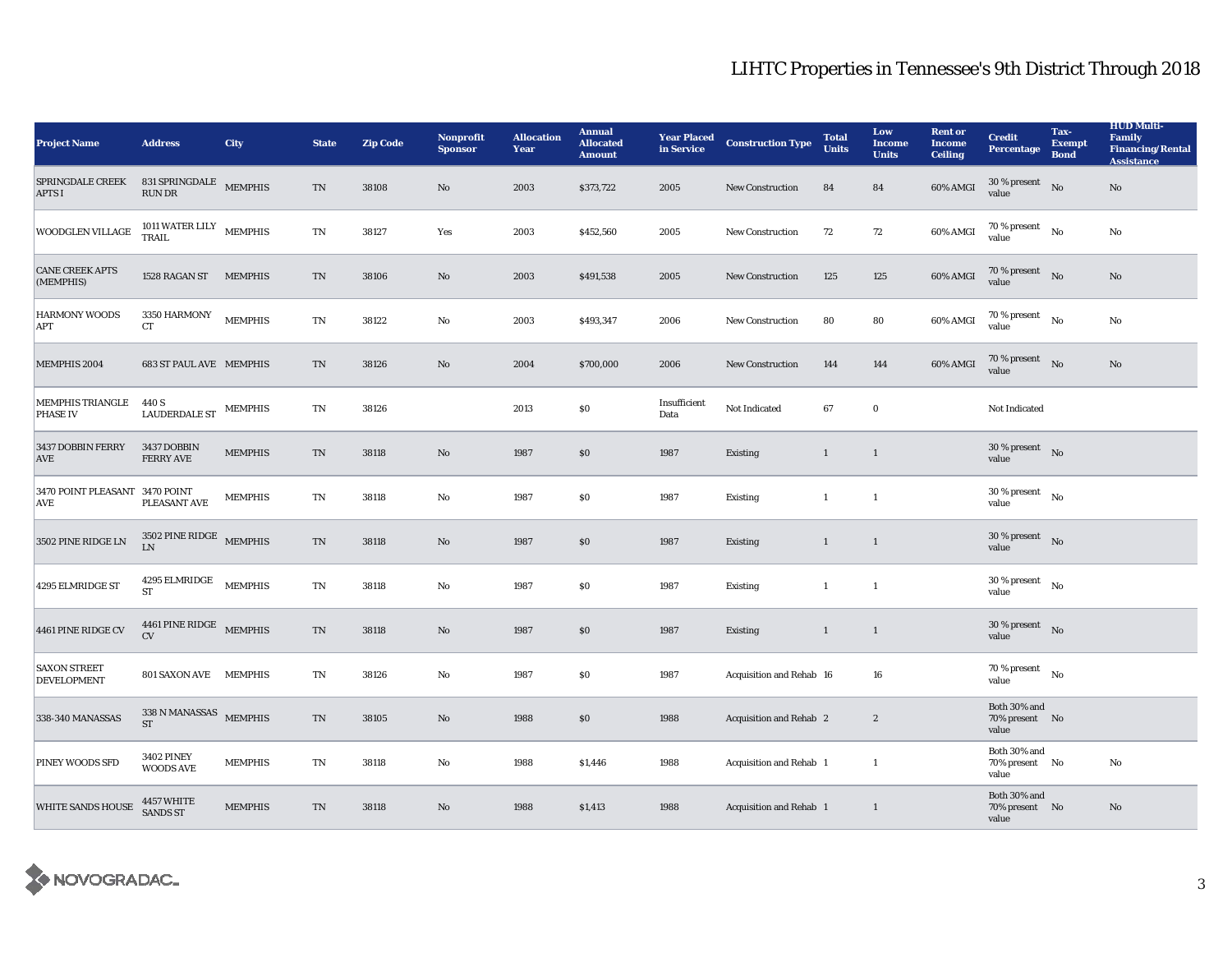| <b>Project Name</b>                    | <b>Address</b>                              | <b>City</b>    | <b>State</b>               | <b>Zip Code</b> | Nonprofit<br><b>Sponsor</b> | <b>Allocation</b><br>Year | <b>Annual</b><br><b>Allocated</b><br><b>Amount</b> | <b>Year Placed</b><br>in Service | <b>Construction Type</b>  | <b>Total</b><br><b>Units</b> | Low<br>Income<br><b>Units</b> | <b>Rent or</b><br><b>Income</b><br><b>Ceiling</b> | <b>Credit</b><br><b>Percentage</b>      | Tax-<br><b>Exempt</b><br><b>Bond</b> | <b>HUD Multi-</b><br><b>Family</b><br><b>Financing/Rental</b><br>Assistance |
|----------------------------------------|---------------------------------------------|----------------|----------------------------|-----------------|-----------------------------|---------------------------|----------------------------------------------------|----------------------------------|---------------------------|------------------------------|-------------------------------|---------------------------------------------------|-----------------------------------------|--------------------------------------|-----------------------------------------------------------------------------|
| 611 LEATH ST                           | 611 LEATH ST                                | <b>MEMPHIS</b> | TN                         | 38107           | $\rm No$                    | 1988                      | $\$0$                                              | 1988                             | Acquisition and Rehab 2   |                              | $\boldsymbol{2}$              |                                                   | $70\,\%$ present<br>value               | $_{\rm No}$                          |                                                                             |
| <b>687 SAXON AVE</b>                   | <b>687 SAXON AVE</b>                        | <b>MEMPHIS</b> | TN                         | 38126           | No                          | 1988                      | S <sub>0</sub>                                     | 1988                             | Acquisition and Rehab 3   |                              | $\sqrt{3}$                    |                                                   | 70 % present<br>value                   | No                                   |                                                                             |
| 801 N MANASSAS ST                      | 801 N MANASSAS<br><b>ST</b>                 | <b>MEMPHIS</b> | TN                         | 38107           | No                          | 1988                      | S <sub>0</sub>                                     | 1988                             | Acquisition and Rehab 1   |                              | 1                             |                                                   | Both 30% and<br>70% present No<br>value |                                      |                                                                             |
| <b>ASCENSION TOWERS</b><br><b>APTS</b> | 3910 STUART RD MEMPHIS                      |                | $\mathop{\rm TN}\nolimits$ | 38111           | Yes                         | 1988                      | \$250,307                                          | 1988                             | Acquisition and Rehab 176 |                              | 195                           |                                                   | Both 30% and<br>70% present No<br>value |                                      | No                                                                          |
| <b>LONGVIEW HEIGHTS</b><br><b>APTS</b> | 538 JACKLYN AVE MEMPHIS                     |                | ${\rm TN}$                 | 38106           | Yes                         | 1988                      | \$104,203                                          | 1988                             | Acquisition and Rehab 160 |                              | 160                           |                                                   | Both 30% and<br>70% present No<br>value |                                      | No                                                                          |
| RIDGEMONT TERRACE 4266<br><b>APTS</b>  | RIDGESTONE DR                               | <b>MEMPHIS</b> | TN                         | 38128           | Yes                         | 1988                      | \$156,030                                          | 1988                             | Acquisition and Rehab 150 |                              | 150                           |                                                   | Both 30% and<br>70% present No<br>value |                                      | No                                                                          |
| <b>WOODBRIDGE</b><br><b>SQUARE APT</b> | 2319 KETCHUM<br>RD                          | <b>MEMPHIS</b> | TN                         | 38114           | No                          | 1988                      | \$69,750                                           | 1988                             | Acquisition and Rehab 90  |                              | 90                            |                                                   | $70\,\%$ present $$N\rm o$$<br>value    |                                      | No                                                                          |
| PATTON SFD                             | 1638 PATTON ST MEMPHIS                      |                | $\rm TN$                   | 38106           | Yes                         | 1988                      | \$1,711                                            | 1988                             | Acquisition and Rehab 1   |                              | 1                             |                                                   | 70 % present<br>value                   | No                                   | No                                                                          |
| PATTON SFD                             | 1642 PATTON ST MEMPHIS                      |                | TN                         | 38106           | Yes                         | 1988                      | \$1,664                                            | 1988                             | Acquisition and Rehab 1   |                              | $\mathbf{1}$                  |                                                   | 70 % present<br>value                   | $\rm No$                             | $\mathbf{N}\mathbf{o}$                                                      |
| <b>ESSEX SFD</b>                       | 277 E ESSEX AVE MEMPHIS                     |                | TN                         | 38106           | No                          | 1989                      | \$2,300                                            | 1989                             | Acquisition and Rehab 1   |                              | 1                             |                                                   | $70\%$ present No<br>value              |                                      | No                                                                          |
| PATTON SFD                             | 1611 PATTON ST                              | MEMPHIS        | TN                         | 38106           | No                          | 1989                      | \$0\$                                              | 1989                             | Acquisition and Rehab 1   |                              | -1                            |                                                   | 70 % present<br>value                   | No                                   | No                                                                          |
| PATTON SFD                             | 1605 PATTON ST MEMPHIS                      |                | TN                         | 38106           | No                          | 1989                      | \$0\$                                              | 1989                             | Acquisition and Rehab 1   |                              | $\mathbf{1}$                  |                                                   | 70 % present<br>value                   | $\rm No$                             | No                                                                          |
| <b>BELAIR APTS</b>                     | 2355 PENDLETON $$\tt MEMPHIS$$<br><b>ST</b> |                | TN                         | 38114           | Yes                         | 1989                      | \$122,370                                          | 1989                             | Acquisition and Rehab 182 |                              | 182                           |                                                   | Both 30% and<br>70% present No<br>value |                                      | No                                                                          |
| WESLEY GRACELAND G                     | $1430$ GRACELAND $\,$ MEMPHIS PINES STREET  |                | TN                         | 38116           |                             | 2015                      | S <sub>0</sub>                                     | 1990                             | Acquisition and Rehab 216 |                              | 212                           |                                                   | Both 30% and<br>70% present<br>value    |                                      | No                                                                          |
| 1571 RAYBURN ST                        | 1571 RAYBURN ST MEMPHIS                     |                | $\rm TN$                   | 38106           | Yes                         | 1989                      | \$2,228                                            | 1991                             | Acquisition and Rehab 1   |                              | $\mathbf{1}$                  |                                                   | 70 % present<br>value                   | No                                   | No                                                                          |

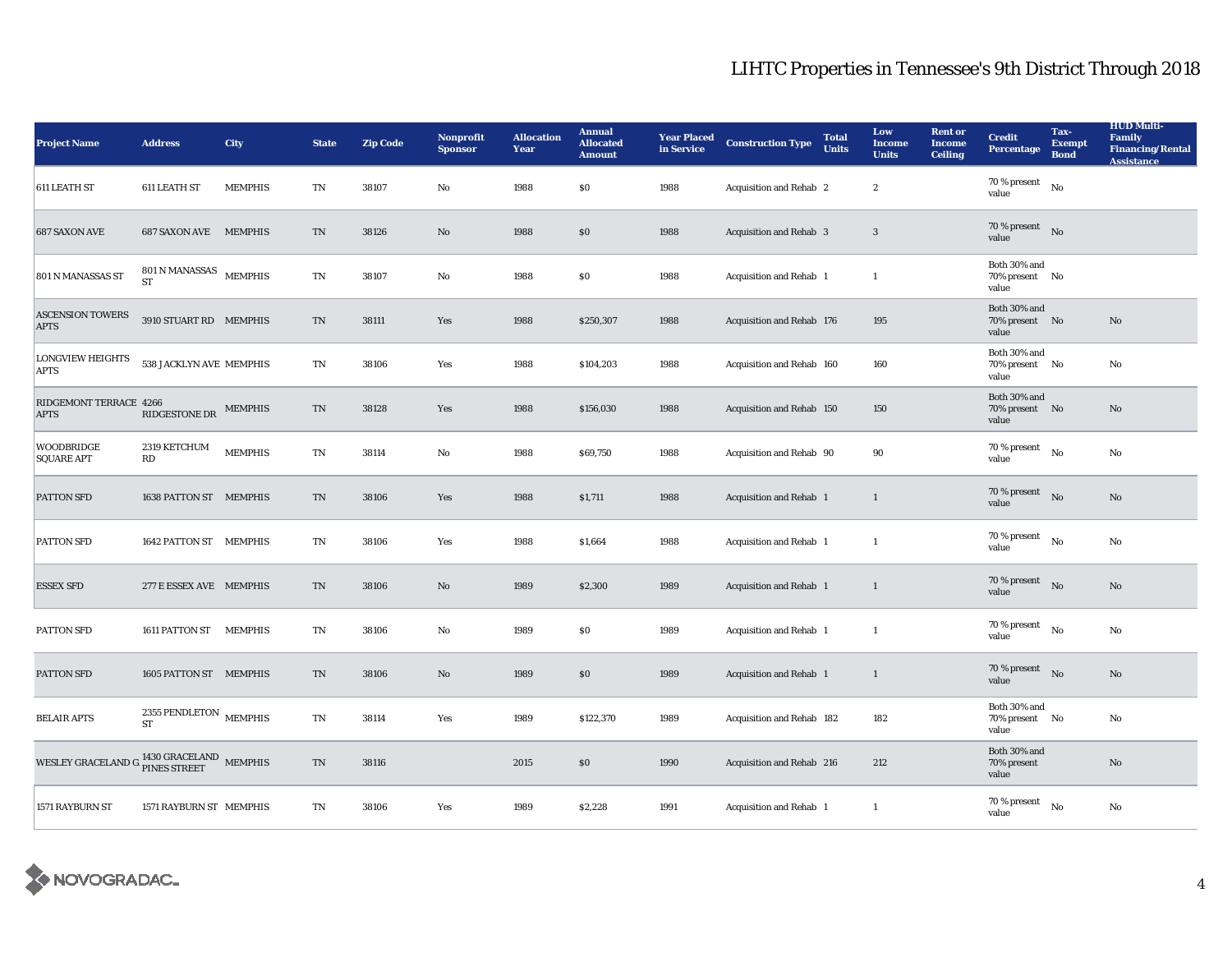| <b>Project Name</b>                                          | <b>Address</b>                          | <b>City</b>    | <b>State</b>             | <b>Zip Code</b> | Nonprofit<br><b>Sponsor</b> | <b>Allocation</b><br>Year | <b>Annual</b><br><b>Allocated</b><br><b>Amount</b> | <b>Year Placed</b><br>in Service | <b>Construction Type</b>  | <b>Total</b><br><b>Units</b> | Low<br><b>Income</b><br><b>Units</b> | <b>Rent or</b><br><b>Income</b><br><b>Ceiling</b> | <b>Credit</b><br>Percentage             | Tax-<br><b>Exempt</b><br><b>Bond</b> | <b>HUD Multi-</b><br>Family<br><b>Financing/Rental</b><br><b>Assistance</b> |
|--------------------------------------------------------------|-----------------------------------------|----------------|--------------------------|-----------------|-----------------------------|---------------------------|----------------------------------------------------|----------------------------------|---------------------------|------------------------------|--------------------------------------|---------------------------------------------------|-----------------------------------------|--------------------------------------|-----------------------------------------------------------------------------|
| <b>APRIL WOODS APTS</b><br><b>EAST &amp; WEST</b>            | <b>1135 APRIL</b><br><b>WOODS CIR</b>   | <b>MEMPHIS</b> | TN                       | 38107           | No                          | 2004                      | \$700,000                                          | 2006                             | <b>New Construction</b>   | 114                          | 117                                  | 60% AMGI                                          | 70 % present<br>value                   | N <sub>0</sub>                       | No                                                                          |
| <b>ASPENWOOD SQUARE</b><br><b>APTS</b>                       | 3241 S<br>MENDENHALL<br>RD              | <b>MEMPHIS</b> | TN                       | 38115           | No                          | 2005                      | \$1,761,881                                        | 2006                             | Acquisition and Rehab 116 |                              | 120                                  | 60% AMGI                                          | Both 30% and<br>70% present No<br>value |                                      | No                                                                          |
| PARKWAY VILLAGE<br><b>APTS</b>                               | 4104 TARRY PARK MEMPHIS                 |                | TN                       | 38118           | No                          | 2004                      | \$352,675                                          | 2006                             | Acquisition and Rehab 344 |                              | 344                                  | 60% AMGI                                          | 70 % present $\qquad N$ o<br>value      |                                      | No                                                                          |
| TANGLEWOOD APTS<br>(MEMPHIS)                                 | <b>2200 WOODS</b><br><b>EDGE DR</b>     | <b>MEMPHIS</b> | TN                       | 38134           | No                          | 2005                      | \$620,138                                          | 2006                             | Acquisition and Rehab 198 |                              | 199                                  | 60% AMGI                                          | Both 30% and<br>70% present No<br>value |                                      | No                                                                          |
| PRESCOTT PLACE APT 1747 MORLYE ST MEMPHIS                    |                                         |                | $\rm TN$                 | 38111           | Yes                         | 2005                      | \$311,066                                          | 2006                             | Acquisition and Rehab 272 |                              | 272                                  | 60% AMGI                                          | Both 30% and<br>70% present No<br>value |                                      | No                                                                          |
| <b>LATHAM TERRACE</b>                                        | 855 N FRONT ST MEMPHIS                  |                | TN                       | 38107           | No                          | 2004                      | \$486,109                                          | 2006                             | <b>New Construction</b>   | 80                           | 80                                   | 60% AMGI                                          | 70 % present<br>value                   | No                                   | No                                                                          |
| <b>FOWLER</b><br><b>MULTIFAMILY</b>                          | 916 LATHAM ST MEMPHIS                   |                | TN                       | 38126           | Yes                         | 2004                      | \$2,392,820                                        | 2006                             | <b>New Construction</b>   | 40                           | 40                                   | 60% AMGI                                          | 70 % present No<br>value                |                                      | No                                                                          |
| <b>IVY CHASE/FOXLAIR</b><br><b>APTS</b>                      | 3130 S<br>MENDENHALL<br>RD              | <b>MEMPHIS</b> | TN                       | 38115           | Yes                         | 2005                      | \$2,968,000                                        | 2007                             | Acquisition and Rehab 171 |                              | 171                                  | 60% AMGI                                          | Both 30% and<br>70% present No<br>value |                                      | No                                                                          |
| <b>LAKEVIEW MANOR</b><br><b>APTS</b>                         | 4038 GIGEM DR MEMPHIS                   |                | TN                       | 38109           | No                          | 2006                      | \$719,522                                          | 2007                             | <b>New Construction</b>   | 152                          | 152                                  | 60% AMGI                                          | 70 % present $\hbox{No}$<br>value       |                                      | No                                                                          |
| <b>LEVI LANDINGS</b>                                         | 3971<br>DENIMWOOD DR                    | <b>MEMPHIS</b> | TN                       | 38109           | No                          | 2006                      | \$214,660                                          | 2007                             | <b>New Construction</b>   | 32                           | $32\,$                               | 60% AMGI                                          | 70 % present<br>value                   | No                                   | No                                                                          |
| RIVERBEND PLACE                                              | 648 S MAIN ST                           | <b>MEMPHIS</b> | $\mathcal{T}\mathcal{N}$ | 38103           | $\mathbf{N}\mathbf{o}$      | 2005                      | \$333,703                                          | 2007                             | New Construction          | 30                           | ${\bf 30}$                           | 60% AMGI                                          | 70 % present $\hbox{No}$<br>value       |                                      | No                                                                          |
| <b>SUMMIT PARK APTS</b>                                      | 1770 PIPING ROCK $_{\rm MEMPHIS}$<br>DR |                | $\mathbf{T}\mathbf{N}$   | 38116           | No                          | 2007                      | \$224,071                                          | 2007                             | Acquisition and Rehab 402 |                              | 402                                  | 60% AMGI                                          | $30$ % present $$\rm{No}$$<br>value     |                                      | No                                                                          |
| <b>UPTOWN SENIOR</b><br><b>HOUSING</b><br><b>DEVELOPMENT</b> | 669 N THIRD ST MEMPHIS                  |                | TN                       | 38107           | No                          | 2007                      | \$304,628                                          | 2007                             | <b>New Construction</b>   | 69                           | 69                                   | 60% AMGI                                          | $30\,\%$ present $$$ No value           |                                      | No                                                                          |
| ASHLAND LAKES APTS 5587 BERRYMAN<br><b>PHASE I</b>           | DR                                      | <b>MEMPHIS</b> | TN                       | 38125           | No                          | 2006                      | \$680,134                                          | 2007                             | <b>New Construction</b>   | 200                          | 200                                  | 60% AMGI                                          | $30\,\%$ present $$$ No $$$<br>value    |                                      | No                                                                          |
| <b>EDEN POINTE APTS</b>                                      | 3235 E DANVILLE MEMPHIS<br><b>CIR</b>   |                | $\mathcal{T}\mathcal{N}$ | 38118           | Yes                         | 2009                      | \$215,333                                          | 2007                             | Acquisition and Rehab 288 |                              | 288                                  | 60% AMGI                                          | $30\,\%$ present $\quad$ Yes<br>value   |                                      | No                                                                          |

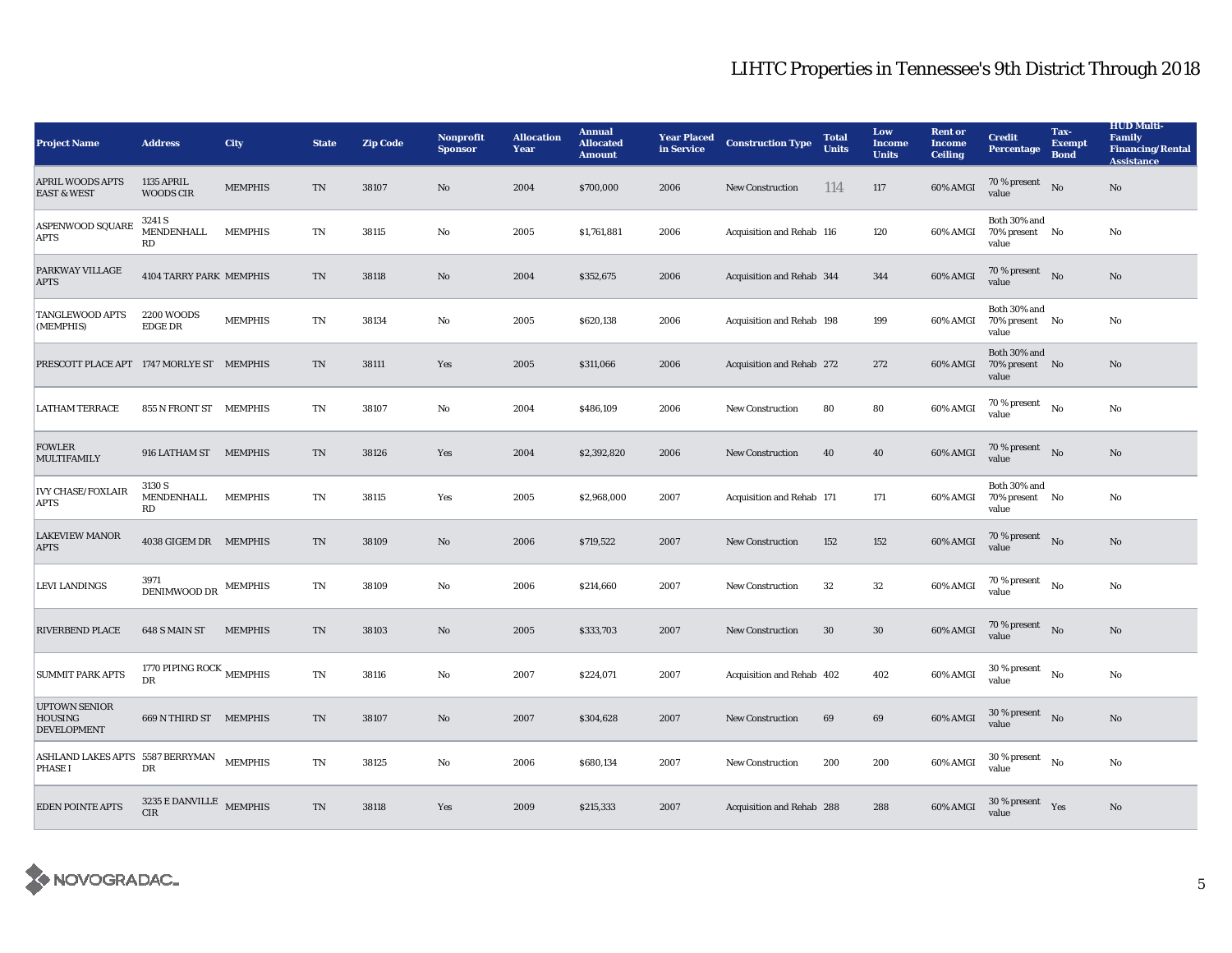| <b>Project Name</b>                                   | <b>Address</b>                                    | <b>City</b>    | <b>State</b>           | <b>Zip Code</b> | Nonprofit<br><b>Sponsor</b> | <b>Allocation</b><br>Year | <b>Annual</b><br><b>Allocated</b><br><b>Amount</b> | <b>Year Placed</b><br>in Service | <b>Construction Type</b>             | <b>Total</b><br><b>Units</b> | Low<br><b>Income</b><br><b>Units</b> | <b>Rent or</b><br><b>Income</b><br><b>Ceiling</b> | <b>Credit</b><br><b>Percentage</b>          | Tax-<br><b>Exempt</b><br><b>Bond</b> | <b>HUD Multi-</b><br><b>Family</b><br><b>Financing/Rental</b><br><b>Assistance</b> |
|-------------------------------------------------------|---------------------------------------------------|----------------|------------------------|-----------------|-----------------------------|---------------------------|----------------------------------------------------|----------------------------------|--------------------------------------|------------------------------|--------------------------------------|---------------------------------------------------|---------------------------------------------|--------------------------------------|------------------------------------------------------------------------------------|
| <b>GREENHOUSE</b>                                     | 1110<br>WINCHESTER RD                             | <b>MEMPHIS</b> | TN                     | 38116           | No                          | 2007                      | \$50,000                                           | 2007                             | New Construction                     | 6                            | 6                                    | 60% AMGI                                          | $30\,\%$ present $$N\rm o$$<br>value        |                                      |                                                                                    |
| <b>HAROLD E FORD</b><br><b>SENIOR VILLAS</b>          | <b>643 DEERSKIN DR MEMPHIS</b>                    |                | TN                     | 38109           | No                          | 2005                      | \$707,251                                          | 2007                             | <b>New Construction</b>              | 72                           | 72                                   | 60% AMGI                                          | $30\,\%$ present $$$ No $\,$<br>value       |                                      | No                                                                                 |
| <b>SOUTHWIND LAKES</b><br><b>APTS PHASE I</b>         | $4569\,$ HANSBERRY $$\rm{MEMPHIS}$$<br>DR         |                | $\mathbf{T}\mathbf{N}$ | 38125           | No                          | 2005                      | \$18,705,074                                       | 2007                             | <b>New Construction</b>              | 200                          | 200                                  | 60% AMGI                                          | $30\,\%$ present $$N\rm o$$<br>value        |                                      | No                                                                                 |
| <b>UNIVERSITY PLACE</b><br><b>ELDERLY PHASE I</b>     | 600 S<br><b>SOMERVILLE ST</b>                     | <b>MEMPHIS</b> | TN                     | 38104           | No                          | 2005                      | \$719,023                                          | 2007                             | <b>New Construction</b>              | 118                          | 118                                  | 60% AMGI                                          | $30\,\%$ present $\;$ No $\;$<br>value      |                                      | No                                                                                 |
| <b>CORNING VILLAGE</b><br><b>APTS</b>                 | 1428 BRIERCREST $\,$ MEMPHIS<br><b>LN</b>         |                | TN                     | 38127           | No                          | 2007                      | \$284,549                                          | 2008                             | Acquisition and Rehab 148            |                              | 148                                  | 60% AMGI                                          | Both 30% and<br>70% present No<br>value     |                                      | No                                                                                 |
| <b>GREENBRIAR APTS</b><br>(MEMPHIS)                   | 3161 MADEWELL MEMPHIS<br><b>ST</b>                |                | $\mathbf{T}\mathbf{N}$ | 38127           | Yes                         | 2006                      | \$310,663                                          | 2008                             | Acquisition and Rehab 208            |                              | 208                                  | 60% AMGI                                          | Both 30% and<br>70% present No<br>value     |                                      | No                                                                                 |
| <b>HILLCREST APTS</b><br>(MEMPHIS)                    | 1345 E RAINES RD MEMPHIS                          |                | TN                     | 38116           | No                          | 2007                      | \$251,020                                          | 2008                             | Acquisition and Rehab 215            |                              | 216                                  | 60% AMGI                                          | Both 30% and<br>70% present No<br>value     |                                      | No                                                                                 |
| <b>SPRINGDALE CREEK</b><br><b>APTS II</b>             | 727 LINDEN YARD MEMPHIS<br>$\mathbf{D}\mathbf{R}$ |                | $\mathbf{T}\mathbf{N}$ | 38126           | $\mathbf{N}\mathbf{o}$      | 2006                      | \$251,727                                          | 2008                             | <b>New Construction</b>              | 28                           | 28                                   | 60% AMGI                                          | 70 % present $\hbox{No}$<br>value           |                                      | No                                                                                 |
| UNIVERSITY PLACE II 1045 E EH CRUMP MEMPHIS<br>LP     | <b>BLVD</b>                                       |                | TN                     | 38104           | No                          | 2006                      | \$732,473                                          | 2008                             | <b>New Construction</b>              | 94                           | 94                                   | 60% AMGI                                          | 70 % present $$\rm{No}$$<br>value           |                                      | No                                                                                 |
| 1575 RAYBURN ST                                       | 1575 RAYBURN ST MEMPHIS                           |                | TN                     | 38106           | Yes                         | 1989                      | \$2,228                                            | 1991                             | Acquisition and Rehab 1              |                              | 1                                    |                                                   | $70\%$ present No<br>value                  |                                      | No                                                                                 |
| 330 HOLLOWELL SFD                                     | $330\text{ HOLLOWELL}$ MEMPHIS<br>AVE             |                | $\rm TN$               | 38109           | No                          | 1989                      | \$2,228                                            | 1991                             | Both New Construction 1<br>and $A/R$ |                              | $\mathbf{1}$                         |                                                   | 70 % present $\qquad N$ o<br>value          |                                      | $\mathbf{N}\mathbf{o}$                                                             |
| MCLEMORE GARDEN 972 E MCLEMORE MEMPHIS<br><b>APTS</b> | AVE                                               |                | TN                     | 38106           | No                          | 1991                      | \$6,024                                            | 1991                             | Acquisition and Rehab 19             |                              | 19                                   |                                                   | Not Indicated No                            |                                      | No                                                                                 |
| 1565 PATTON                                           | 1565 RAYBURN ST MEMPHIS                           |                | TN                     | 38106           | Yes                         | 1989                      | \$2,228                                            | 1991                             | Acquisition and Rehab 1              |                              | 1                                    |                                                   | $70$ % present $\quad$ $_{\rm No}$<br>value |                                      | No                                                                                 |
| <b>HENRY SFD</b>                                      | 3313 HENRY AVE MEMPHIS                            |                | $\mathbf{T}\mathbf{N}$ | 38122           | No                          | 1992                      | \$1,715                                            | 1992                             | Acquisition and Rehab 1              |                              | 1                                    |                                                   | Both 30% and<br>70% present No<br>value     |                                      | No                                                                                 |
| <b>FIZER AVENUE SFD</b>                               | 3859 FIZER AVE MEMPHIS                            |                | TN                     | 38111           | No                          | 1992                      | \$2,926                                            | 1992                             | New Construction                     | $\overline{1}$               | -1                                   |                                                   | 70 % present<br>value                       | No                                   | No                                                                                 |

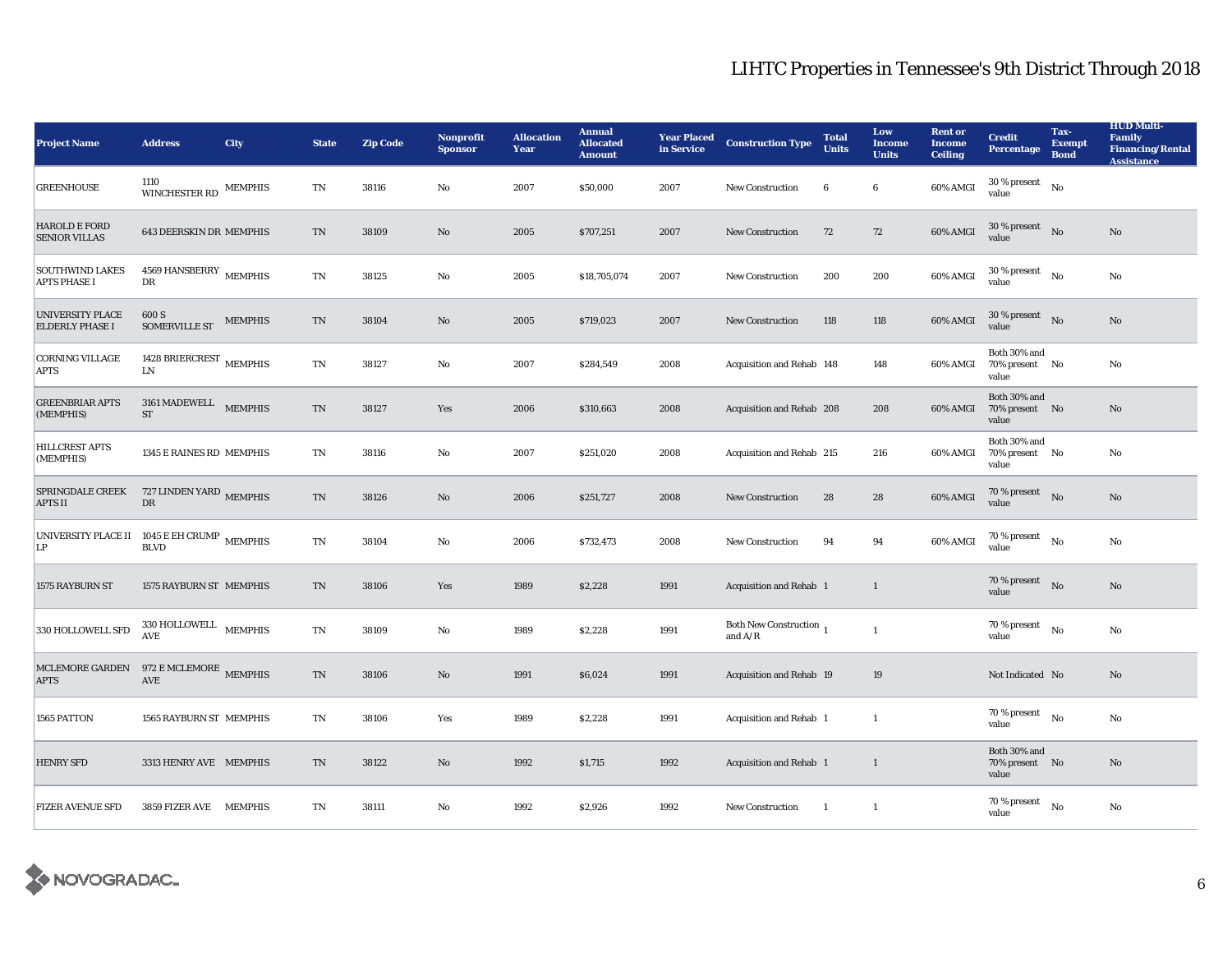| <b>Project Name</b>                  | <b>Address</b>                           | <b>City</b>    | <b>State</b>           | <b>Zip Code</b> | <b>Nonprofit</b><br><b>Sponsor</b> | <b>Allocation</b><br>Year | <b>Annual</b><br><b>Allocated</b><br><b>Amount</b> | <b>Year Placed</b><br>in Service | <b>Construction Type</b>       | <b>Total</b><br><b>Units</b> | Low<br><b>Income</b><br><b>Units</b> | <b>Rent or</b><br>Income<br><b>Ceiling</b> | <b>Credit</b><br><b>Percentage</b>      | Tax-<br><b>Exempt</b><br><b>Bond</b> | <b>HUD Multi-</b><br>Family<br><b>Financing/Rental</b><br><b>Assistance</b> |
|--------------------------------------|------------------------------------------|----------------|------------------------|-----------------|------------------------------------|---------------------------|----------------------------------------------------|----------------------------------|--------------------------------|------------------------------|--------------------------------------|--------------------------------------------|-----------------------------------------|--------------------------------------|-----------------------------------------------------------------------------|
| <b>FRISCO SFD</b>                    | 2712 FRISCO AVE MEMPHIS                  |                | TN                     | 38114           | No                                 | 1992                      | \$2,025                                            | 1992                             | Acquisition and Rehab 1        |                              | $\mathbf{1}$                         |                                            | Both 30% and<br>70% present No<br>value |                                      | $\rm No$                                                                    |
| MONSARRAT APTS                       | 1525 MONSARRAT $\,$ MEMPHIS<br><b>ST</b> |                | TN                     | 38109           | No                                 | 1992                      | \$16,093                                           | 1992                             | Acquisition and Rehab 11       |                              | 11                                   |                                            | Both 30% and<br>70% present No<br>value |                                      | No                                                                          |
| <b>ST KITTS SFD I</b>                | 3070 ST KITTS PL MEMPHIS                 |                | TN                     | 38127           | No                                 | 1992                      | \$1,932                                            | 1992                             | <b>Acquisition and Rehab 1</b> |                              | 1                                    |                                            | Both 30% and<br>70% present No<br>value |                                      | No                                                                          |
| <b>JOHNSON APTS</b><br>(MEMPHIS)     | 3200 JOHNSON<br>AVE                      | <b>MEMPHIS</b> | $\mathbf{T}\mathbf{N}$ | 38112           | No                                 | 1992                      | \$990                                              | 1992                             | Acquisition and Rehab 1        |                              | $\mathbf{1}$                         |                                            | 70 % present<br>value                   | No                                   | No                                                                          |
| <b>HULL SFD</b>                      | 3167 HULL AVE                            | <b>MEMPHIS</b> | TN                     | 38112           | $\mathbf{N}\mathbf{o}$             | 1992                      | \$1,440                                            | 1992                             | Acquisition and Rehab 1        |                              | 1                                    |                                            | Both 30% and<br>70% present No<br>value |                                      | No                                                                          |
| 3201 MADEWELL ST                     | 3201 MADEWELL<br><b>ST</b>               | <b>MEMPHIS</b> | TN                     | 38127           | No                                 | 1993                      | \$2,422                                            | 1993                             | Acquisition and Rehab 1        |                              | $\mathbf{1}$                         | 50% AMGI                                   | Both 30% and<br>70% present No<br>value |                                      | No                                                                          |
| <b>ASHLAND SFD</b>                   | 3326 ASHLAND ST MEMPHIS                  |                | TN                     | 38127           | $\mathbf{N}\mathbf{o}$             | 1993                      | \$2,829                                            | 1993                             | Acquisition and Rehab 1        |                              | $\mathbf{1}$                         | 50% AMGI                                   | Both 30% and<br>70% present No<br>value |                                      | No                                                                          |
| <b>EGYPT CENTRAL SFD</b>             | 3272 EGYPT<br><b>CENTRAL RD</b>          | <b>MEMPHIS</b> | TN                     | 38128           | No                                 | 1993                      | \$2,407                                            | 1993                             | Acquisition and Rehab 1        |                              | 1                                    | <b>50% AMGI</b>                            | Both 30% and<br>70% present No<br>value |                                      | No                                                                          |
| PAULLUS AVENUE SFD                   | 1378 PAULLUS<br><b>AVE</b>               | <b>MEMPHIS</b> | $\mathbf{T}\mathbf{N}$ | 38127           | $\mathbf{N}\mathbf{o}$             | 1993                      | \$658                                              | 1993                             | Acquisition and Rehab 1        |                              | 1                                    | 60% AMGI                                   | Both 30% and<br>70% present No<br>value |                                      | $\mathbf{N}\mathbf{o}$                                                      |
| <b>PUEBLO SFD</b>                    | 2183 PUEBLO AVE MEMPHIS                  |                | TN                     | 38127           | No                                 | 1993                      | \$2,376                                            | 1993                             | Acquisition and Rehab 1        |                              | $\mathbf{1}$                         | 50% AMGI                                   | Both 30% and<br>70% present No<br>value |                                      | No                                                                          |
| <b>FIZER SFD</b>                     | 3875 FIZER AVE MEMPHIS                   |                | TN                     | 38111           | No                                 | 1993                      | \$2,778                                            | 1993                             | New Construction               | -1                           | 1                                    |                                            | 70 % present<br>value                   | No                                   | No                                                                          |
| <b>ST KITTS SFD II</b>               | 3060 ST KITTS PL MEMPHIS                 |                | TN                     | 38127           | No                                 | 1993                      | \$1,926                                            | 1993                             | Acquisition and Rehab 1        |                              | $\mathbf{1}$                         | 50% AMGI                                   | 70 % present<br>value                   | $_{\rm No}$                          | No                                                                          |
| <b>PADAWER SIX-PLEX</b>              | 249 AYERS ST                             | <b>MEMPHIS</b> | TN                     | 38105           | Yes                                | 1992                      | \$6,771                                            | 1993                             | Acquisition and Rehab 0        |                              | $\bf{6}$                             |                                            | Both 30% and<br>70% present No<br>value |                                      | No                                                                          |
| TILLMAN COVE APTS                    | 3052 TILLMAN CV MEMPHIS                  |                | TN                     | 38112           | No                                 | 1993                      | \$133,457                                          | 1994                             | Acquisition and Rehab 114      |                              | 115                                  | 60% AMGI                                   | Both 30% and<br>70% present No<br>value |                                      | No                                                                          |
| <b>FRENCH VILLAGE</b><br><b>APTS</b> | 4045 SUMMER<br>AVE                       | <b>MEMPHIS</b> | TN                     | 38122           | Yes                                | 1993                      | \$849,946                                          | 1994                             | Acquisition and Rehab 0        |                              | 244                                  |                                            | Both 30% and<br>70% present No<br>value |                                      | No                                                                          |

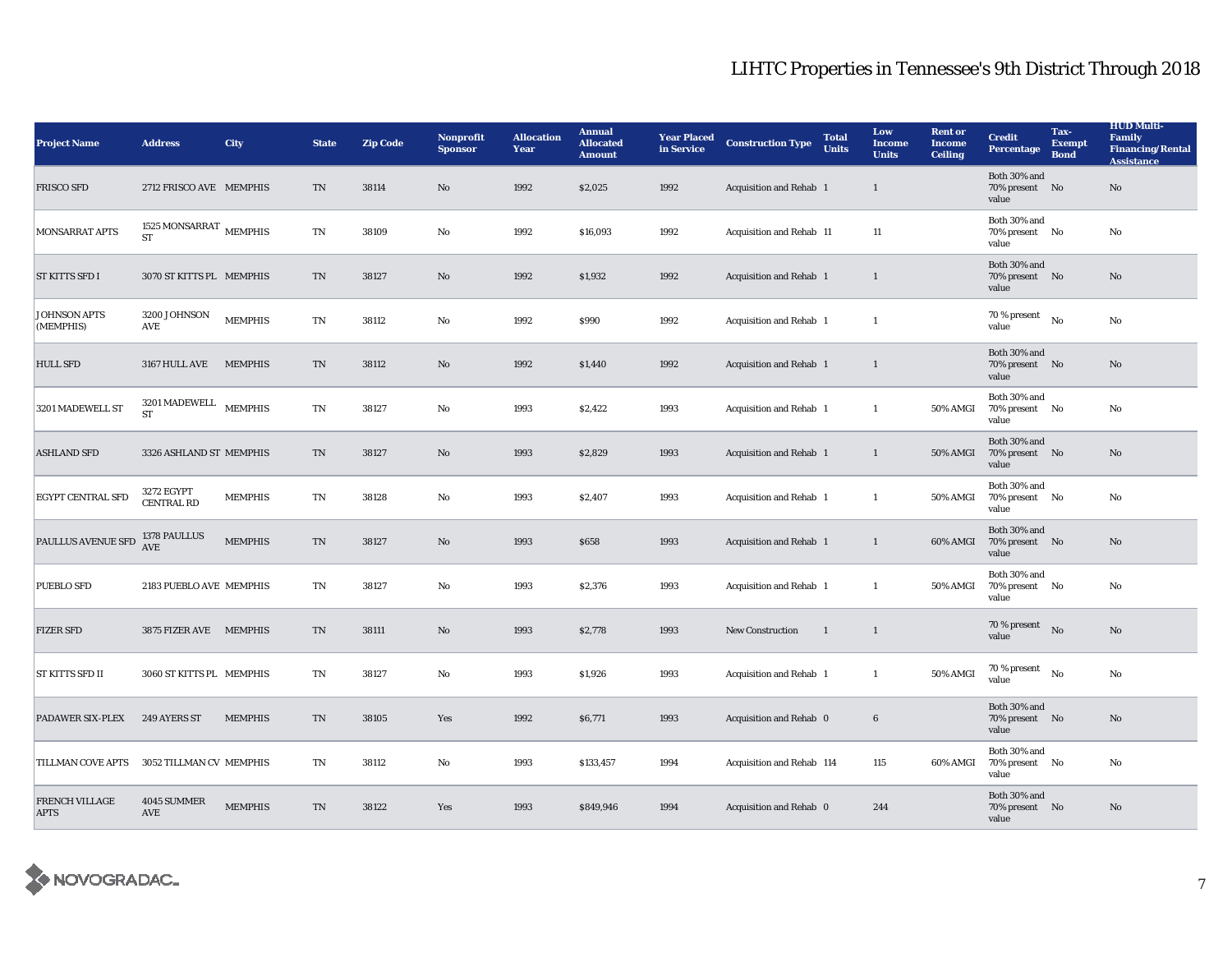| <b>Project Name</b>                                            | <b>Address</b>                              | <b>City</b>       | <b>State</b>           | <b>Zip Code</b> | <b>Nonprofit</b><br><b>Sponsor</b> | <b>Allocation</b><br>Year | <b>Annual</b><br><b>Allocated</b><br><b>Amount</b> | <b>Year Placed</b><br>in Service | <b>Construction Type</b>               | <b>Total</b><br><b>Units</b> | Low<br><b>Income</b><br><b>Units</b> | <b>Rent or</b><br><b>Income</b><br><b>Ceiling</b> | <b>Credit</b><br><b>Percentage</b>      | Tax-<br><b>Exempt</b><br><b>Bond</b> | <b>HUD Multi-</b><br>Family<br><b>Financing/Rental</b><br><b>Assistance</b> |
|----------------------------------------------------------------|---------------------------------------------|-------------------|------------------------|-----------------|------------------------------------|---------------------------|----------------------------------------------------|----------------------------------|----------------------------------------|------------------------------|--------------------------------------|---------------------------------------------------|-----------------------------------------|--------------------------------------|-----------------------------------------------------------------------------|
| EXCHANGE BUILDING 9 N SECOND ST                                |                                             | <b>MEMPHIS</b>    | TN                     | 38103           | Yes                                | 1993                      | \$822,865                                          | 1995                             | Acquisition and Rehab 202              |                              | 202                                  |                                                   | Both 30% and<br>70% present No<br>value |                                      | No                                                                          |
| GAYOSO HOUSE APTS 141 S MAIN ST                                |                                             | <b>MEMPHIS</b>    | $\rm TN$               | 38103           | No                                 | 1993                      | \$403,985                                          | 1995                             | Acquisition and Rehab 88               |                              | 156                                  | 60% AMGI                                          | 70 % present<br>value                   | $\rm No$                             | $\mathbf{No}$                                                               |
| <b>MILLCREEK APTS</b>                                          | 4595 WATER MILL MEMPHIS<br>DR               |                   | TN                     | 38116           | No                                 | 1993                      | \$765,990                                          | 1995                             | Acquisition and Rehab 448              |                              | 397                                  | 60% AMGI                                          | 70 % present<br>value                   | No                                   | No                                                                          |
| <b>FLAG MANOR</b>                                              | 4945 NAVY RD                                | <b>MILLINGTON</b> | $\mathbf{T}\mathbf{N}$ | 38053           | Yes                                | 1995                      | \$151,575                                          | 1996                             | Acquisition and Rehab 171              |                              | 172                                  | 60% AMGI                                          | Both 30% and<br>70% present No<br>value |                                      | $\mathbf{N}\mathbf{o}$                                                      |
| PENDLETON PINES<br><b>APTS</b>                                 | 2305 PENDLETON $$\tt MEMPHIS$$<br><b>ST</b> |                   | TN                     | 38114           | No                                 | 1994                      | \$287,747                                          | 1996                             | Acquisition and Rehab 182              |                              | 182                                  | 60% AMGI                                          | Both 30% and<br>70% present No<br>value |                                      | No                                                                          |
| WESTWOOD MANOR<br><b>ELDERLY COTTAGES</b>                      | 4428 FIG LEAF<br><b>CIR</b>                 | <b>MEMPHIS</b>    | TN                     | 38109           | No                                 | 1994                      | \$200,811                                          | 1996                             | Acquisition and Rehab 40               |                              | 40                                   | 50% AMGI                                          | Both 30% and<br>70% present No<br>value |                                      | No                                                                          |
| <b>KELTNER EAST</b>                                            | 1804 KELTNER<br>CIR                         | <b>MEMPHIS</b>    | TN                     | 38114           | No                                 | 1994                      | \$282,759                                          | 1996                             | Acquisition and Rehab 86               |                              | 86                                   | 60% AMGI                                          | 70 % present<br>value                   | No                                   | No                                                                          |
| <b>SALEM MANOR APTS</b>                                        | 2225 S PKWY E                               | <b>MEMPHIS</b>    | TN                     | 38114           | Yes                                | 1996                      | \$324,975                                          | 1997                             | Acquisition and Rehab 100              |                              | 100                                  | 60% AMGI                                          | Both 30% and<br>70% present No<br>value |                                      | No                                                                          |
| <b>CAMBRIDGE COURT</b><br><b>PHASE I</b>                       | 3357 E<br>WINCHESTER PL                     | <b>MEMPHIS</b>    | TN                     | 38116           | Yes                                | 1997                      | \$289,033                                          | 1997                             | Acquisition and Rehab 432              |                              | 432                                  | 60% AMGI                                          | Both 30% and<br>70% present No<br>value |                                      | No                                                                          |
| <b>AUTUMN RIDGE APTS</b>                                       | 3901 AUTUMN<br><b>RIDGE CT</b>              | <b>MEMPHIS</b>    | TN                     | 38115           | No                                 | 1996                      | \$549,572                                          | 1998                             | <b>New Construction</b>                | 140                          | 140                                  | 60% AMGI                                          | Both 30% and<br>70% present No<br>value |                                      | No                                                                          |
| APRIL WOODS APTS II $\frac{2453 \text{ RUBY OAKS}}{\text{DR}}$ |                                             | <b>MEMPHIS</b>    | $\rm TN$               | 38106           | No                                 | 2006                      | \$965,000                                          | 2009                             | <b>New Construction</b>                | 105                          | 105                                  |                                                   | Not Indicated No                        |                                      | No                                                                          |
| HIGHLAND GARDENS 491 N HIGHLAND MEMPHIS<br>(MEMPHIS)           | <b>ST</b>                                   |                   | $\rm TN$               | 38122           | Yes                                | 2007                      | \$186,139                                          | 2009                             | Acquisition and Rehab 64               |                              | 60                                   | 60% AMGI                                          | Both 30% and<br>70% present No<br>value |                                      | No                                                                          |
| <b>HILLDALE APTS</b>                                           | 3538 WESTLINE<br>DR                         | <b>MEMPHIS</b>    | $\rm TN$               | 38128           | No                                 | 2009                      | \$163,048                                          | 2009                             | Both New Construction 148<br>and $A/R$ |                              | 148                                  | 60% AMGI                                          | Both 30% and<br>70% present No<br>value |                                      | No                                                                          |
| NORTH TERRACE APTS                                             | 3236<br>MILLINGTON RD                       | <b>MEMPHIS</b>    | TN                     | 38127           | Yes                                | 2007                      | \$118,523                                          | 2009                             | Acquisition and Rehab 84               |                              | 84                                   | 60% AMGI                                          | Both 30% and<br>70% present No<br>value |                                      | No                                                                          |
| <b>NORTHGATE APTS</b>                                          | 3201 THOMAS ST MEMPHIS                      |                   | TN                     | 38127           | Yes                                | 2007                      | \$140,101                                          | 2009                             | Acquisition and Rehab 88               |                              | 88                                   | 60% AMGI                                          | Both 30% and<br>70% present No<br>value |                                      | No                                                                          |

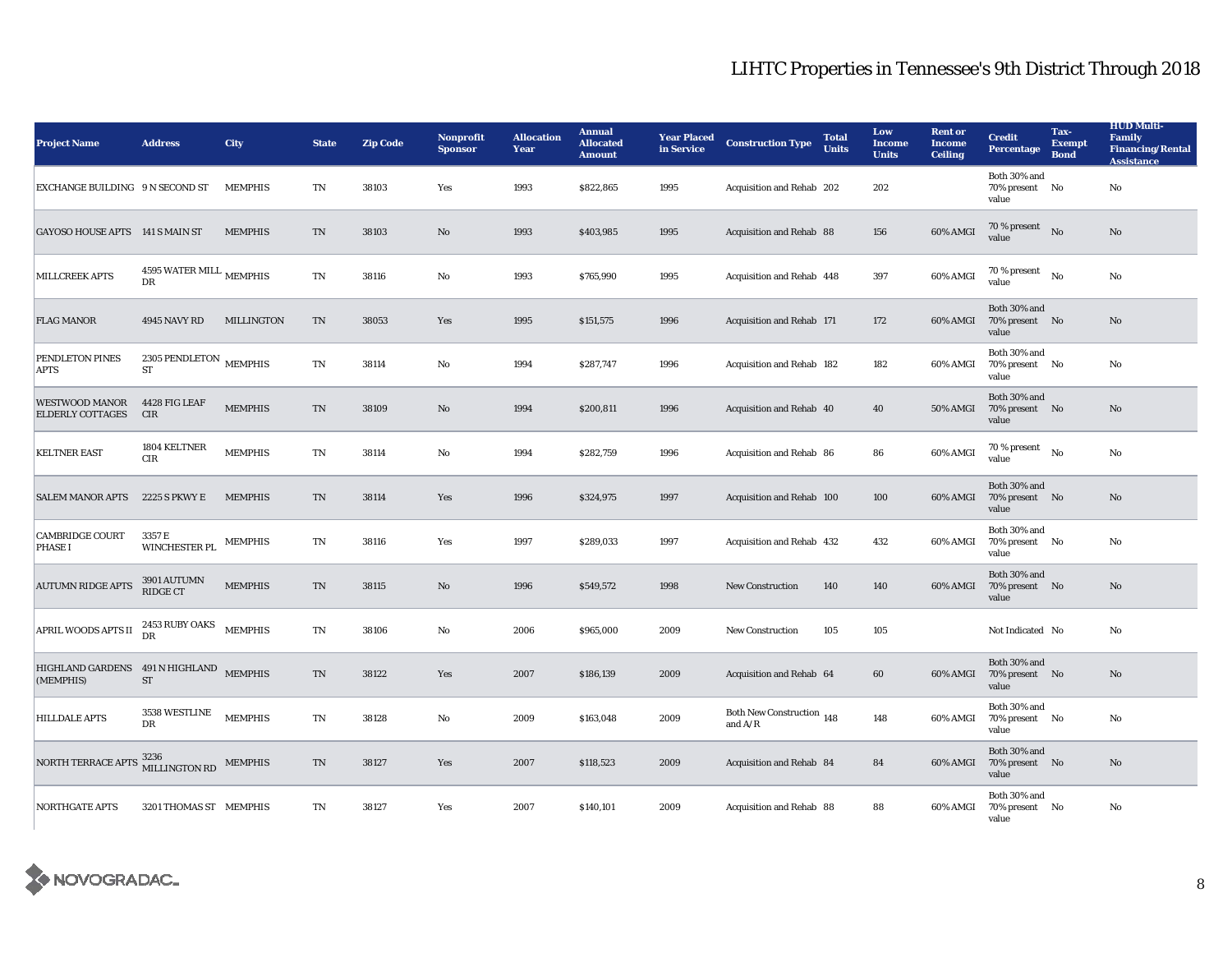| <b>Project Name</b>                                                       | <b>Address</b>                                | <b>City</b>    | <b>State</b>               | <b>Zip Code</b> | Nonprofit<br><b>Sponsor</b> | <b>Allocation</b><br>Year | <b>Annual</b><br><b>Allocated</b><br><b>Amount</b> | <b>Year Placed</b><br>in Service | <b>Construction Type</b>               | <b>Total</b><br><b>Units</b> | Low<br><b>Income</b><br><b>Units</b> | <b>Rent or</b><br><b>Income</b><br><b>Ceiling</b> | <b>Credit</b><br><b>Percentage</b>      | Tax-<br><b>Exempt</b><br><b>Bond</b> | <b>HUD Multi-</b><br>Family<br><b>Financing/Rental</b><br><b>Assistance</b> |
|---------------------------------------------------------------------------|-----------------------------------------------|----------------|----------------------------|-----------------|-----------------------------|---------------------------|----------------------------------------------------|----------------------------------|----------------------------------------|------------------------------|--------------------------------------|---------------------------------------------------|-----------------------------------------|--------------------------------------|-----------------------------------------------------------------------------|
| PERSHING PARK APTS                                                        | 3724 PERSHING<br>PARK DR                      | <b>MEMPHIS</b> | TN                         | 38127           | No                          | 2009                      | \$249,596                                          | 2009                             | Acquisition and Rehab 157              |                              | 160                                  | 60% AMGI                                          | Both 30% and<br>70% present No<br>value |                                      | No                                                                          |
| <b>VILLAGE HOUSING</b>                                                    | 2603 POJEST DR MEMPHIS                        |                | TN                         | 38127           | Yes                         | 2007                      | \$414,529                                          | 2009                             | Both New Construction 200<br>and $A/R$ |                              | 200                                  | 60% AMGI                                          | Both 30% and<br>70% present No<br>value |                                      | No                                                                          |
| LEGENDS PARK EAST 284 RED SOX LN MEMPHIS                                  |                                               |                | TN                         | 38105           | $\mathbf{N}\mathbf{o}$      | 2007                      | \$918,555                                          | 2009                             | <b>New Construction</b>                | 93                           | 93                                   | 60% AMGI                                          | 70 % present $N$ o<br>value             |                                      | No                                                                          |
| UNIVERSITY PLACE III I $_{\hbox{BLVD}}^{1045 \hbox{ E EH CRUMP}}$ MEMPHIS |                                               |                | TN                         | 38104           | No                          | 2007                      | \$920,000                                          | 2009                             | <b>New Construction</b>                | 93                           | 93                                   | 60% AMGI                                          | 30 % present<br>value                   | $\mathbf{N}\mathbf{o}$               | No                                                                          |
| ASHLAND LAKES APTS 5587 BERRYMAN<br><b>PHASE II</b>                       | DR                                            | <b>MEMPHIS</b> | TN                         | 38125           | No                          | 2008                      | \$648,841                                          | 2009                             | New Construction                       | 212                          | 212                                  | 60% AMGI                                          | $30\,\%$ present $$$ No $$$<br>value    |                                      | No                                                                          |
| <b>LEGENDS PARK WEST</b>                                                  | 929 COLLINS<br><b>CHAPEL CIR</b>              | <b>MEMPHIS</b> | TN                         | 38105           |                             | 2009                      | \$964,932                                          | 2011                             | New Construction                       | 87                           | 87                                   |                                                   | 70 % present<br>value                   | $\rm No$                             | $\mathbf{No}$                                                               |
| <b>VILLAGE AT PARKWAY</b>                                                 | 4454 BRIANWAY<br>DR                           | <b>MEMPHIS</b> | TN                         | 38118           | No                          | 2008                      | \$920,000                                          | 2011                             | <b>New Construction</b>                | 116                          | 116                                  |                                                   | <b>TCEP</b> only                        | No                                   | No                                                                          |
| <b>SAINTS COURT APTS</b>                                                  | 1416 VOLLINTINE $$\tt MEMPHIS$$<br><b>AVE</b> |                | $\mathop{\rm TN}\nolimits$ | 38107           | No                          | 2009                      | \$229,568                                          | 2011                             | Acquisition and Rehab 128              |                              | 128                                  | 60% AMGI                                          | Both 30% and<br>70% present No<br>value |                                      | No                                                                          |
| <b>LAMAR CROSSING</b><br><b>APTS</b>                                      | 2823 OWL<br><b>HOLLOW DR</b>                  | <b>MEMPHIS</b> | TN                         | 38114           | No                          | 2009                      | \$965,000                                          | 2011                             | <b>New Construction</b>                | 120                          | 120                                  | 60% AMGI                                          | 70 % present $N0$<br>value              |                                      | No                                                                          |
| COUNTRYSIDE NORTH 6934 COUNTRY<br><b>APTS</b>                             | <b>MANOR DR</b>                               | <b>MEMPHIS</b> | TN                         | 38133           | No                          | 1997                      | \$322,744                                          | 1998                             | Acquisition and Rehab 152              |                              | 152                                  | 60% AMGI                                          | Both 30% and<br>70% present No<br>value |                                      | No                                                                          |
| <b>MALLORY HEIGHTS</b>                                                    | 32 W FRANK AVE MEMPHIS                        |                | TN                         | 38109           | Yes                         | 1997                      | \$111,068                                          | 1998                             | <b>New Construction</b>                | 20                           | 20                                   | 60% AMGI                                          | Both 30% and<br>70% present No<br>value |                                      | No                                                                          |
| <b>BENT TREE APTS</b>                                                     | 3471W<br><b>BRIARPARK DR</b>                  | <b>MEMPHIS</b> | TN                         | 38116           | No                          | 1996                      | \$333,800                                          | 1998                             | Acquisition and Rehab 379              |                              | 379                                  | 60% AMGI                                          | Both 30% and<br>70% present No<br>value |                                      | No                                                                          |
| <b>THOMPSON COURTS</b>                                                    | 1969 CARVER AVE MEMPHIS                       |                | TN                         | 38114           | No                          | 1996                      | \$544,912                                          | 1998                             | Acquisition and Rehab 148              |                              | 148                                  | 60% AMGI                                          | $70\,\%$ present $$\rm{No}$$ value      |                                      | No                                                                          |
| <b>RIDGECREST APTS</b><br>(MEMPHIS)                                       | 2532 WOODCLIFF MEMPHIS<br>DR                  |                | $\mathbf{T}\mathbf{N}$     | 38127           | No                          | 2008                      | \$413,395                                          | 2011                             | Acquisition and Rehab 256              |                              | 256                                  | 60% AMGI                                          | Both 30% and<br>70% present No<br>value |                                      | No                                                                          |
| <b>LYONS RIDGE APTS</b>                                                   | 1633<br>PENNSYLVANIA MEMPHIS<br><b>ST</b>     |                | TN                         | 38109           | No                          | 2011                      | \$7,971,176                                        | 2011                             | <b>New Construction</b>                | 102                          | 102                                  |                                                   | <b>TCEP</b> only                        | No                                   | No                                                                          |

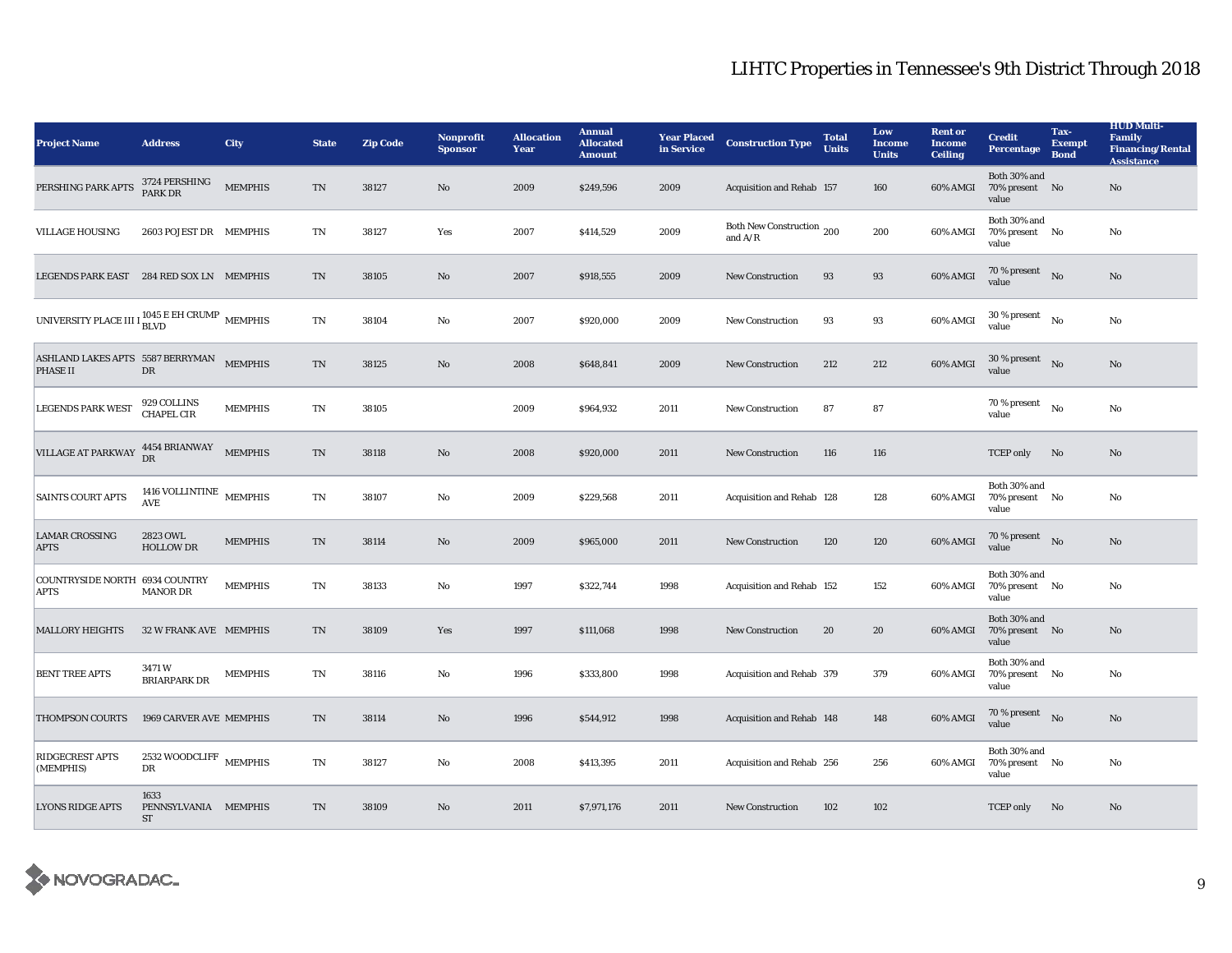| <b>Project Name</b>                                        | <b>Address</b>                              | <b>City</b>    | <b>State</b>               | <b>Zip Code</b> | <b>Nonprofit</b><br><b>Sponsor</b> | <b>Allocation</b><br>Year | <b>Annual</b><br><b>Allocated</b><br><b>Amount</b> | <b>Year Placed</b><br>in Service | <b>Construction Type</b>               | <b>Total</b><br><b>Units</b> | Low<br><b>Income</b><br><b>Units</b> | <b>Rent or</b><br><b>Income</b><br><b>Ceiling</b> | <b>Credit</b><br><b>Percentage</b>      | Tax-<br><b>Exempt</b><br><b>Bond</b> | <b>HUD Multi-</b><br><b>Family</b><br><b>Financing/Rental</b><br><b>Assistance</b> |
|------------------------------------------------------------|---------------------------------------------|----------------|----------------------------|-----------------|------------------------------------|---------------------------|----------------------------------------------------|----------------------------------|----------------------------------------|------------------------------|--------------------------------------|---------------------------------------------------|-----------------------------------------|--------------------------------------|------------------------------------------------------------------------------------|
| CHAPEL PLACE HOMES $^{5257\,}_{\rm Duck\,DR}$ MEMPHIS      |                                             |                | $\rm TN$                   | 38109           | No                                 | 2008                      | \$0\$                                              | 2012                             | <b>New Construction</b>                | 87                           | 87                                   |                                                   | <b>TCEP</b> only                        | No                                   | No                                                                                 |
| <b>NORTHSIDE MANOR</b><br><b>APTS</b>                      | 4143 SECOND<br><b>NORTHSIDE DR</b>          | <b>MEMPHIS</b> | TN                         | 38127           | Yes                                | 2011                      | \$238,317                                          | 2012                             | Both New Construction 150<br>and $A/R$ |                              | 150                                  |                                                   | Both 30% and<br>70% present No<br>value |                                      | No                                                                                 |
| <b>CLEABORN HOME</b><br>REDEVELOPMENT 1                    | 460 S<br>${\tt LAUDERDALE}$ ST              | <b>MEMPHIS</b> | $\mathop{\rm TN}\nolimits$ | 38126           | Yes                                | 2011                      | \$541,111                                          | 2012                             | <b>New Construction</b>                | 84                           | 84                                   |                                                   | Not Indicated No                        |                                      | No                                                                                 |
| <b>CRESCENT BLUFF</b><br><b>APTS</b>                       | <b>25 E VIRGINIA</b><br>AVE                 | <b>MEMPHIS</b> | TN                         | 38106           |                                    | 2011                      | \$1,037,500                                        | 2012                             | <b>New Construction</b>                | $\bf{0}$                     | $\bf{0}$                             |                                                   | Not Indicated No                        |                                      | No                                                                                 |
| <b>LEGENDS PARK</b><br><b>NORTH</b>                        | 295 W RED SOX<br>LN                         | <b>MEMPHIS</b> | TN                         | 38105           |                                    | Insufficient<br>Data      | \$881,118                                          | 2013                             | <b>New Construction</b>                | 81                           | 81                                   |                                                   | Not Indicated No                        |                                      | No                                                                                 |
| <b>MEMPHIS TRIANGLE</b><br><b>FAMILY</b>                   | <b>402 CLEABORN</b><br><b>ST</b>            | <b>MEMPHIS</b> | TN                         | 38126           |                                    | Insufficient<br>Data      | \$1,100,000                                        | 2013                             | <b>New Construction</b>                | 86                           | 86                                   |                                                   | Not Indicated No                        |                                      | No                                                                                 |
| PRESIDENTIAL WEST<br><b>APTS</b>                           | 5487 HUDGINS<br>RD                          | <b>MEMPHIS</b> | $\mathop{\rm TN}\nolimits$ | 38116           |                                    | 2012                      | \$763,764                                          | 2013                             | Acquisition and Rehab 112              |                              | 112                                  | 60% AMGI                                          | Both 30% and<br>70% present No<br>value |                                      | No                                                                                 |
| <b>WINDSOR POINTE</b>                                      | 192 WESLEY<br>FOREST PL N                   | <b>MEMPHIS</b> | $\mathbf{T}\mathbf{N}$     | 38109           |                                    | Insufficient<br>Data      | $\$0$                                              | 2013                             | New Construction                       | 50                           | $\mathbf 0$                          |                                                   | 60% AMGI Not Indicated No               |                                      | No                                                                                 |
| <b>FAIRWAY MANOR</b>                                       | <b>62 E FAIRWAY</b><br>AVE                  | <b>MEMPHIS</b> | TN                         | 38109           |                                    | Insufficient<br>Data      | \$469,219                                          | 2014                             | New Construction                       | $\bf{0}$                     | $\bf{0}$                             |                                                   | Not Indicated No                        |                                      | No                                                                                 |
| <b>HERITAGE LANDING</b><br><b>PHASE III</b>                | 440 S<br><b>LAUDERDALE ST</b>               | <b>MEMPHIS</b> | TN                         | 38126           |                                    | 2012                      | \$1,099,154                                        | 2014                             | <b>New Construction</b>                | 105                          | $\bf{0}$                             |                                                   | 60% AMGI Not Indicated No               |                                      | No                                                                                 |
| <b>UPTOWN MANOR</b><br><b>SENIOR</b><br><b>DEVELOPMENT</b> | 580 GRACE<br><b>MANOR COVE</b>              | <b>MEMPHIS</b> | TN                         | 38107           |                                    | 2014                      | \$201,735                                          | 2015                             | <b>New Construction</b>                | 50                           | 50                                   | 60% AMGI                                          | Not Indicated Yes                       |                                      | No                                                                                 |
| <b>EASTERN CREEK</b><br><b>APARTMENTS</b>                  | <b>SCATTERED SITE MEMPHIS</b>               |                | TN                         | 38128           |                                    | 2016                      | \$0                                                | 2015                             | Acquisition and Rehab 226              |                              | 226                                  |                                                   | Both 30% and<br>70% present<br>value    |                                      | $\rm No$                                                                           |
| <b>SOUTH MAIN</b><br><b>ARTSPACE LOFTS</b>                 | 138 ST. PAUL<br><b>AVENUE</b>               | <b>MEMPHIS</b> | TN                         | 38126           |                                    | 2019                      | \$664,537                                          | 2018                             | Both New Construction 63<br>and $A/R$  |                              | 63                                   | 60% AMGI                                          | Both 30% and<br>70% present<br>value    |                                      | No                                                                                 |
| <b>UPTOWN FLATS</b>                                        | 245 N. MAIN<br><b>STREET</b>                | <b>MEMPHIS</b> | TN                         | 38107           |                                    | Insufficient<br>Data      | \$825,192                                          | 2018                             | <b>New Construction</b>                | 155                          | 154                                  |                                                   | Not Indicated                           |                                      | No                                                                                 |
| <b>PATTERSON FLATS</b>                                     | 250 GE<br><b>PATTERSON</b><br><b>AVENUE</b> | <b>MEMPHIS</b> | TN                         | 38126           |                                    | 2018                      | \$950,354                                          | 2019                             | <b>New Construction</b>                | 195                          | 195                                  |                                                   | 60% AMGI Not Indicated                  |                                      | No                                                                                 |